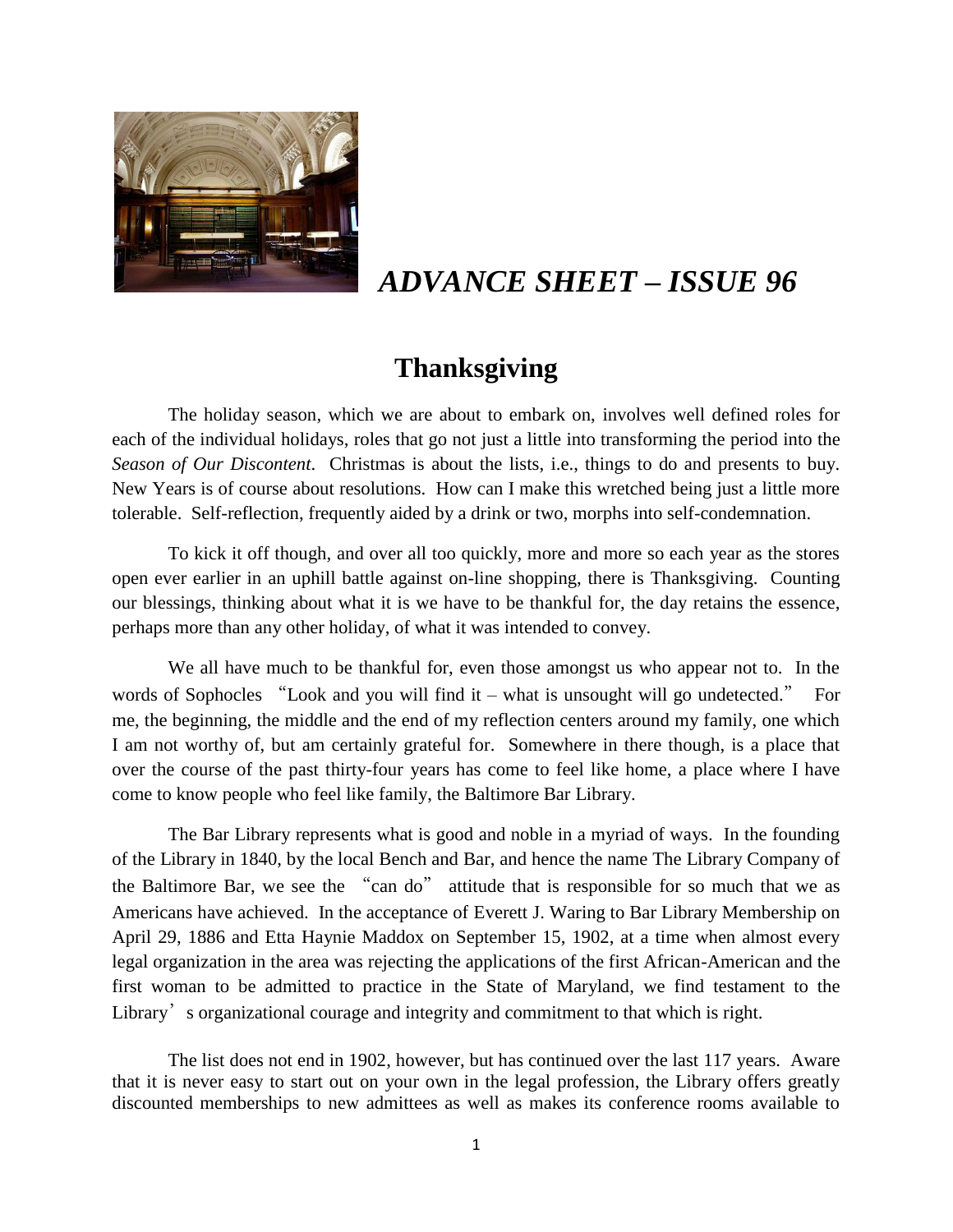them for everything from meeting clients to the holding of depositions, all without charge. Pro se litigants can find help at various locations throughout the State but at the Bar Library they find the Harry A. Cole Self-Help Center and material and computer terminals dedicated specifically for their needs. Bar Associations such as the Alliance of Black Women Attorneys of Maryland, the Bar Association of Baltimore City and the Monumental City Bar Association all meet in space provided by the Bar Library without charge.

Every decision that is made here at the Library is made with the intent of serving the needs of its members and the local legal community. Whether it be a lecture; a film; an educational series; the renovation of a conference or meeting room; the purchase of a treatise; the addition of a Library service; the entering into of a subscription to a legal database - all of it is with all of you in mind. By and for the Bench and Bar, all of us together, we are The Library Company of the Baltimore Bar. For this I am indeed Thankful.

Joe Bennett

### **If You Can & Thanks**

As we head toward the end of yet another year, an event that appears to be occurring with ever more frequent regularity, please take just a few minutes to consider the Library and the role that it has played in your professional life and the role that it continues to play not just for you, but for other members of the Bench and Bar. During my time here at the Library I have encountered people who to this very day, overwhelm me with their generosity. From the Library's Board of Directors to those that take part in its continuing legal education and lecture series, to its members, so many have given and continue to give, allowing the Library not just to survive, but to thrive, to remain a vital part of the local legal community.

The Library's members, who exhibit their support through their memberships, contributions to the Library's Capital Improvement Fund, and myriad other ways, are the defining element of the Library. For this, I am so very grateful. To them, and to others who may be reading this, I ask that you think of the Library yet again as we come to the end of the year. If you can give more, whether it be a year end contribution, the transfer of some stock (simply call your broker and instruct them to transfer stock to "Charles Schwab and Company, for the Library Company of the Baltimore Bar, account number 1162-6963"), or remembering the Library in your will (bequests should refer to "The Library Company of the Baltimore Bar"), in the fine tradition of, among others, Orville Horwitz, Esquire, Nathan Patz, Esquire, Ms. Kai-Yun Chiu, and Franklin I. Freeman, Esquire, it would greatly help an institution that has striven to do nothing more than serve the Bench and Bar for the whole of its existence. Please remember in deciding how much to give that the Library is a  $501(c)(3)$  organization.

 If there is something that might be near and dear to your heart, such as the Library's Honorable Harry A. Cole Self-Help Center, sponsoring a lecture, or Library improvements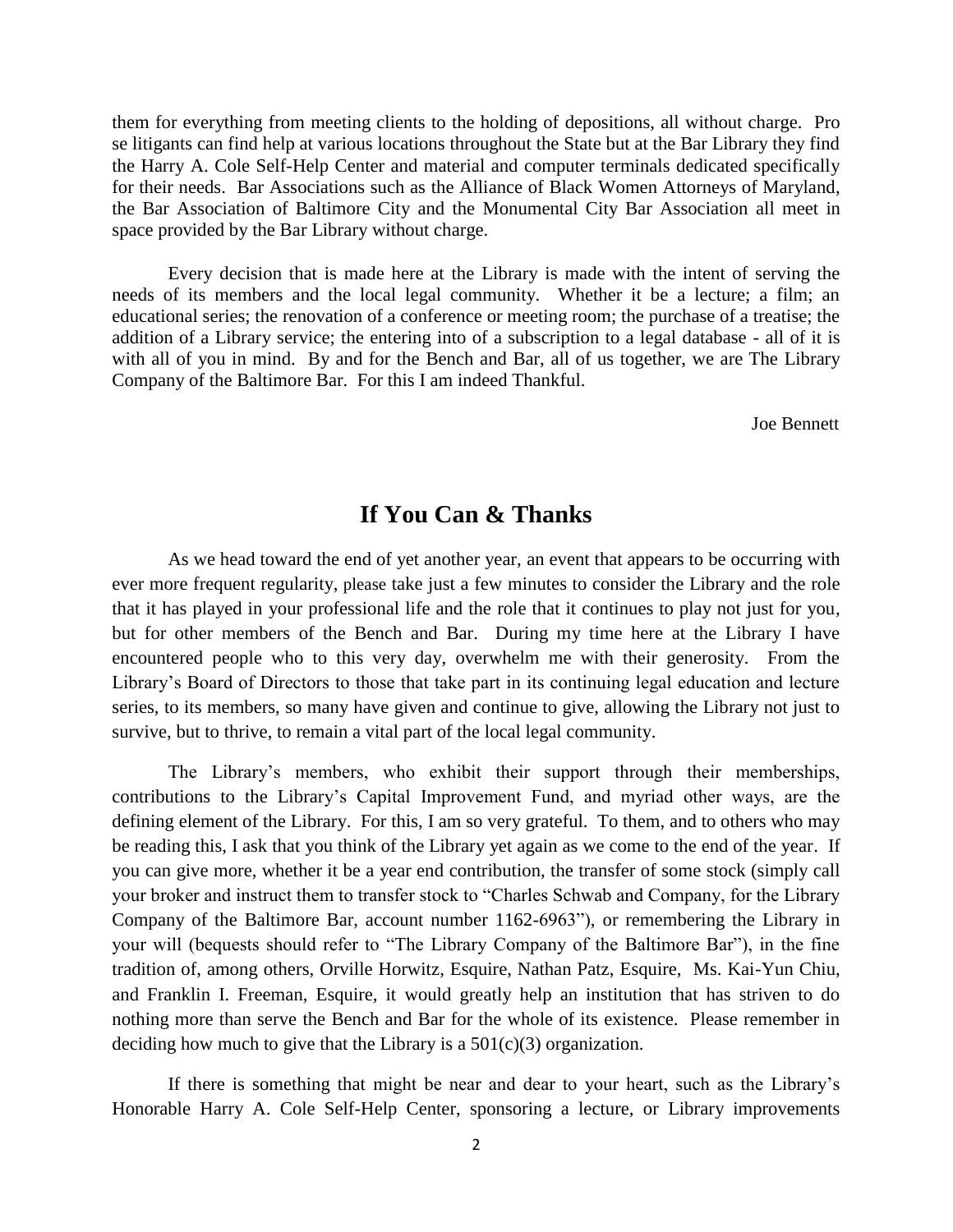throughout the Courthouse, such as the signage replacement project, you may designate that your contribution be used for a particular purpose.

Thank you so much.

Joe Bennett



## **The Brotherhood Of Liberty**

On March 6, 2018, Professor Dennis Halpin of Virginia Tech University took part in the Bar Library Lecture Series speaking on "The Brotherhood Of Liberty." Professor Halpin, Co-Winner of the Joseph L. Arnold Award for Outstanding Writing on Baltimore's History, Baltimore City Historical Society, 2015, has written numerous articles on the quest of African-Americans for equality, such as "The Struggle For Land and Liberty: Segregation, Violence and African-American Resistance 1898-1918." *The Journal of Urban History*, Volume 44 Issue 4, July 2018; "For My Race Against All Political Parties: Building a Radical African-American Activist Foundation in Baltimore, 1870s-1885." *Maryland Historical Magazine*, Spring/Summer 2016, Volume 1: 86-107; "Manufacturing Criminals: The Historical Root of Baltimore's Racialized Criminal Justice System," *Perspectives on History*, July 2015; "Race Riot,' 'Midnight Melee,' and Other 'Crimes' Reconsidered: African-American Soldiers' Protests in 1898 Tampa." *Gulf South Historical Review*, Spring 2005, Volume 20, No. 2: 37-62. At the time Professor Halpin spoke at the Library, he had not as yet published a book on the subject on which he was speaking. That has now changed with the recent publication of *[A Brotherhood](https://www.news.liberalarts.vt.edu/books/2019/07/01/a-brotherhood-of-liberty-2/) of [Liberty: Black Reconstruction and Its Legacies in Baltimore](https://www.news.liberalarts.vt.edu/books/2019/07/01/a-brotherhood-of-liberty-2/)*, *1865-1920*. University of Pennsylvania Press, July 2019.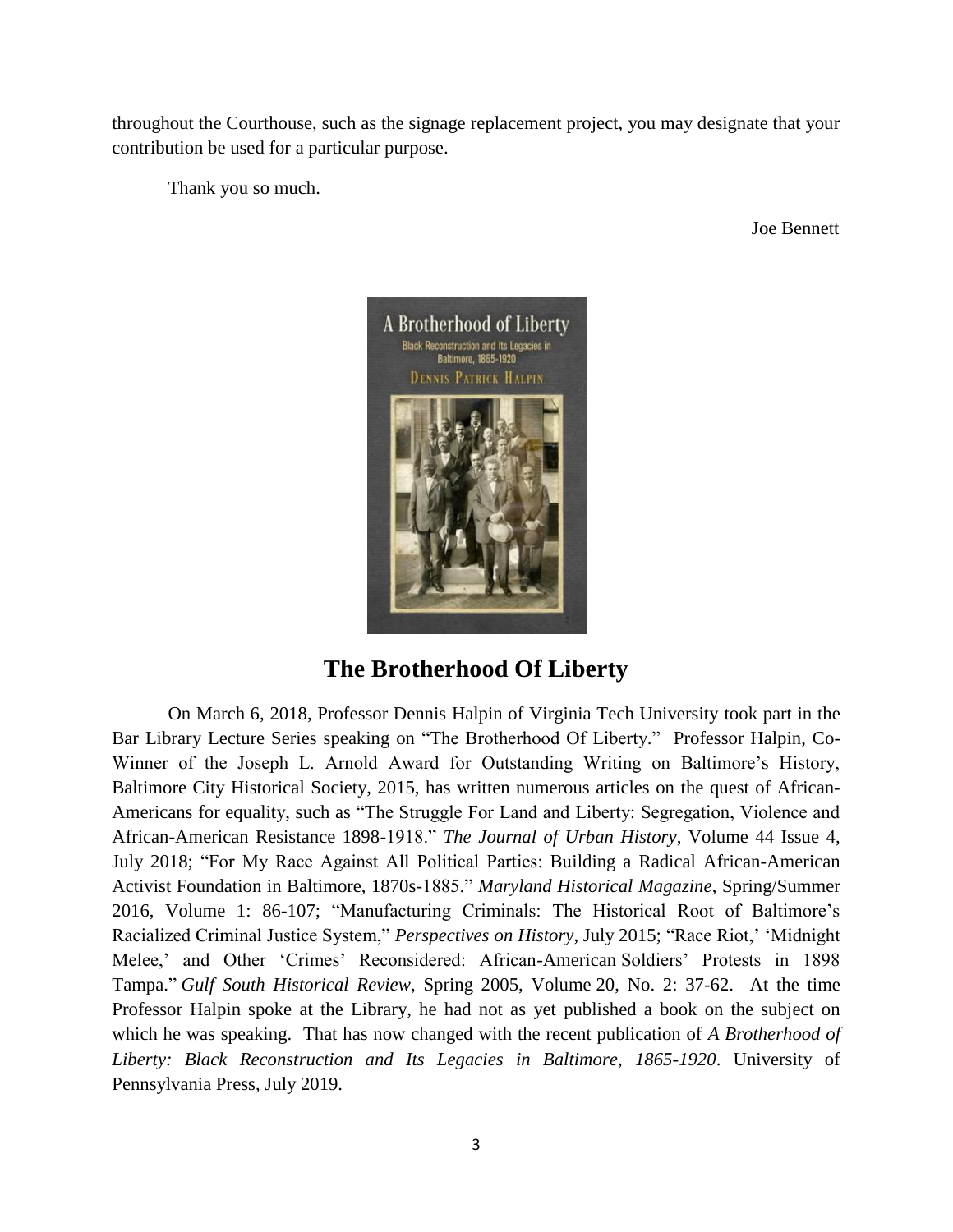The following is from the University of Pennsylvania Press:

"'In *A Brotherhood of Liberty*, Halpin describes how the African American community of Baltimore used activism to define citizenship and freedom after the Civil War. The book makes a significant contribution to our understanding of African American politics from the age of Emancipation through the hardening of Jim Crow to the law-and-order policies of the so-called Progressive Era.'—Shawn Alexander, University of Kansas

In *A Brotherhood of Liberty*, Dennis Patrick Halpin shifts the focus of the black freedom struggle from the Deep South to argue that Baltimore is key to understanding the trajectory of civil rights in the late nineteenth and early twentieth centuries. In the 1870s and early 1880s, a dynamic group of black political leaders migrated to Baltimore from rural Virginia and Maryland. These activists, mostly former slaves who subsequently trained in the ministry, pushed Baltimore to fulfill Reconstruction's promise of racial equality. In doing so, they were part of a larger effort among African Americans to create new forms of black politics by founding churches, starting businesses, establishing community centers, and creating newspapers. Black Baltimoreans successfully challenged Jim Crow regulations on public transit, in the courts, in the voting booth, and on the streets of residential neighborhoods. They formed some of the nation's earliest civil rights organizations, including the United Mutual Brotherhood of Liberty, to define their own freedom in the period after the Civil War.

Halpin shows how black Baltimoreans' successes prompted segregationists to reformulate their tactics. He examines how segregationists countered activists' victories by using Progressive Era concerns over urban order and corruption to criminalize and disenfranchise African Americans. Indeed, he argues the Progressive Era was crucial in establishing the racialized carceral state of the twentieth-century United States. Tracing the civil rights victories scored by black Baltimoreans that inspired activists throughout the nation and subsequent generations, *A Brotherhood of Liberty* highlights the strategies that can continue to be useful today, as well as the challenges that may be faced."

Professor Halpin is currently researching "Grassroots Activism, Politics, and the Making of Modern Baltimore, 1877-1920."

## **The Society of the Sons of New York**

### **Honorable Wanda Keyes Heard\***

 During Black Reconstruction there were organizations which had a significant influence on the lives of many free African Americans. These organizations were founded primarily by clergy and businessmen looking for a means to address inequality, racism and seeking the full meaning of "the pursuit of happiness". Organizations such as the *Society of the Sons of New York*<sup>1</sup> and the Brotherhood of Liberty in Baltimore were founded during this Black

 $\overline{\phantom{a}}$ <sup>1</sup> Sacks, Marcy S., *Before Harlem: The Black Experience in New York City Before World War I*, on "Society of the Sons of New York", at p.192.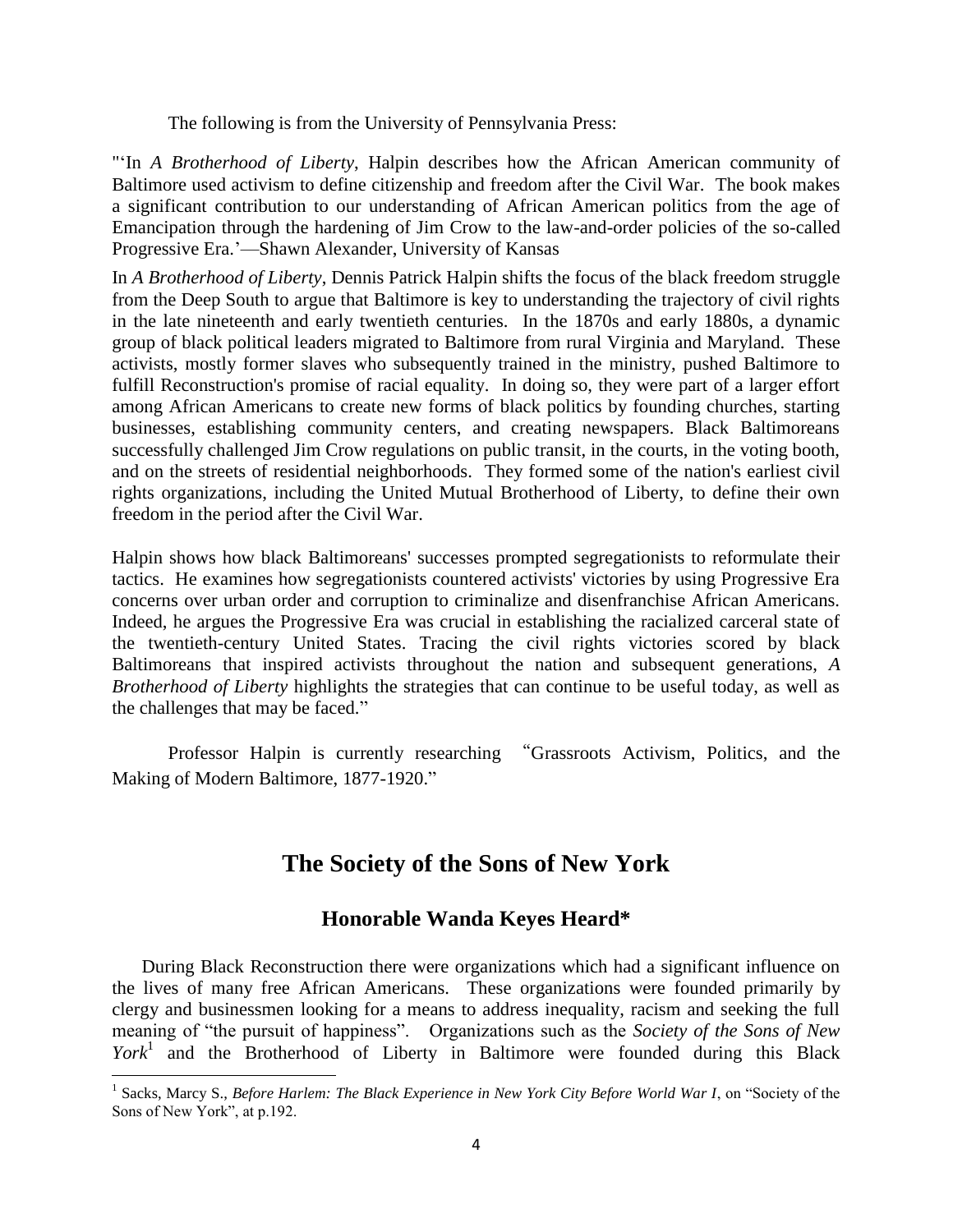Reconstruction period. Whether they were created or founded for merely political or social reasons, the creation of organized groups of affluential African Americans were used effectively to combat racism, slavery, prejudice and to cultivate, as well as maintain, social and economic gains. These organizations were not only prevalent in Baltimore but also existed in the northern states where free African Americans and supporters of the abolitionist movements existed and produced flourishing communities.

 My story and my connection to the *Society of the Sons of New York* is steeped in history, a search for wealth and freedoms based on geographic origins in the North and property/land ownership in New York and New Jersey. It is the geographic identity and land ownership which would be required for admittance into privileged and prestigious organizations like the *Society of the Sons of New York*. When one initially considers the origins of blacks or African Americans in this country, one normally thinks of slave ships and the depositing of Africans in southern locations and on plantations. When asked the proverbial question, "Where are your people from? ", many more African Americans answer the question by attempting to trace their origins from places in the southern part of the United States. It is only natural to believe that the South is the place to begin one's search into family origins. However, not all African Americans have roots best developed and traced by examining southern roots or 'plantation' stereotypes. It is clearly documented that pre-Emancipation Proclamation Baltimore was the home of the greatest number of freed slaves and free people of color. Many slaves were off-loaded in Annapolis and in Baltimore City, sold into slavery in and around the Chesapeake Bay and on plantations in the South. However, Baltimore developed a strong community of African Americans who were free men. History also tells us that there were large numbers of free men of color in other parts of the country.<sup>2</sup> In fact, my ancestry is best traced to the northern part of the country where several generations of my family owned property and hence, developed an African American story of a slightly different twist.

 As far as I have been able to document, my great-great-great-great grandfather, Jacob Brown was a free man who found his way to the Quaker community of Fair Haven, located on the Jersey shore in Monmouth County sometime in the late 1700s - early 1800s. The Abolition Act of 1804 created the legal basis for free African Americans to purchase land in New Jersey – Jacob Brown, being a free man, was sold land by a Quaker, Jacob Corlies Jr. circa 1830.<sup>3</sup> The Corlies Family had owned property in the area since the 1670s and were slave owners. In 1779, however, the Shrewsbury Quakers of this New Jersey peninsula demanded that all slaves be freed. After purchasing the land from the Corlies Family, Jacob Brown created the first community of free African Americans establishing a meetinghouse, school, church and cemetery.<sup>4</sup> The creation of this "enclave" of freemen and fleeing slaves by my ancestor Jacob Brown was significant for my family and forms the understanding of how many other African American families rose to affluence by property ownership, geography and ultimately, some degree of wealth. The property purchased by Jacob Brown and parceled off to other African Americans encompassed largely an area within a peninsula between the Navesink and Shrewsbury Rivers in Monmouth County, New Jersey – later to be named Brown's Lane.<sup>5</sup> Jacob

 $\overline{\phantom{a}}$ 

<sup>2</sup> Jones, Martha S., *Birthright Citizens – A History of Race and Rights in Antebellum America, at 12-15.* (2018)

<sup>3</sup> Grabas, John, *Owning New Jersey: Historic Tales of War, Property Disputes & the Pursuit of Happiness*, (2014)

<sup>4</sup> *Ibid*. Chapter "*Brown's Lane: The Enclave Center*."

<sup>5</sup> *Ibid. See also,* Gabrielan, Randall, *Images of America: Fair Haven*, at 32, 120-121.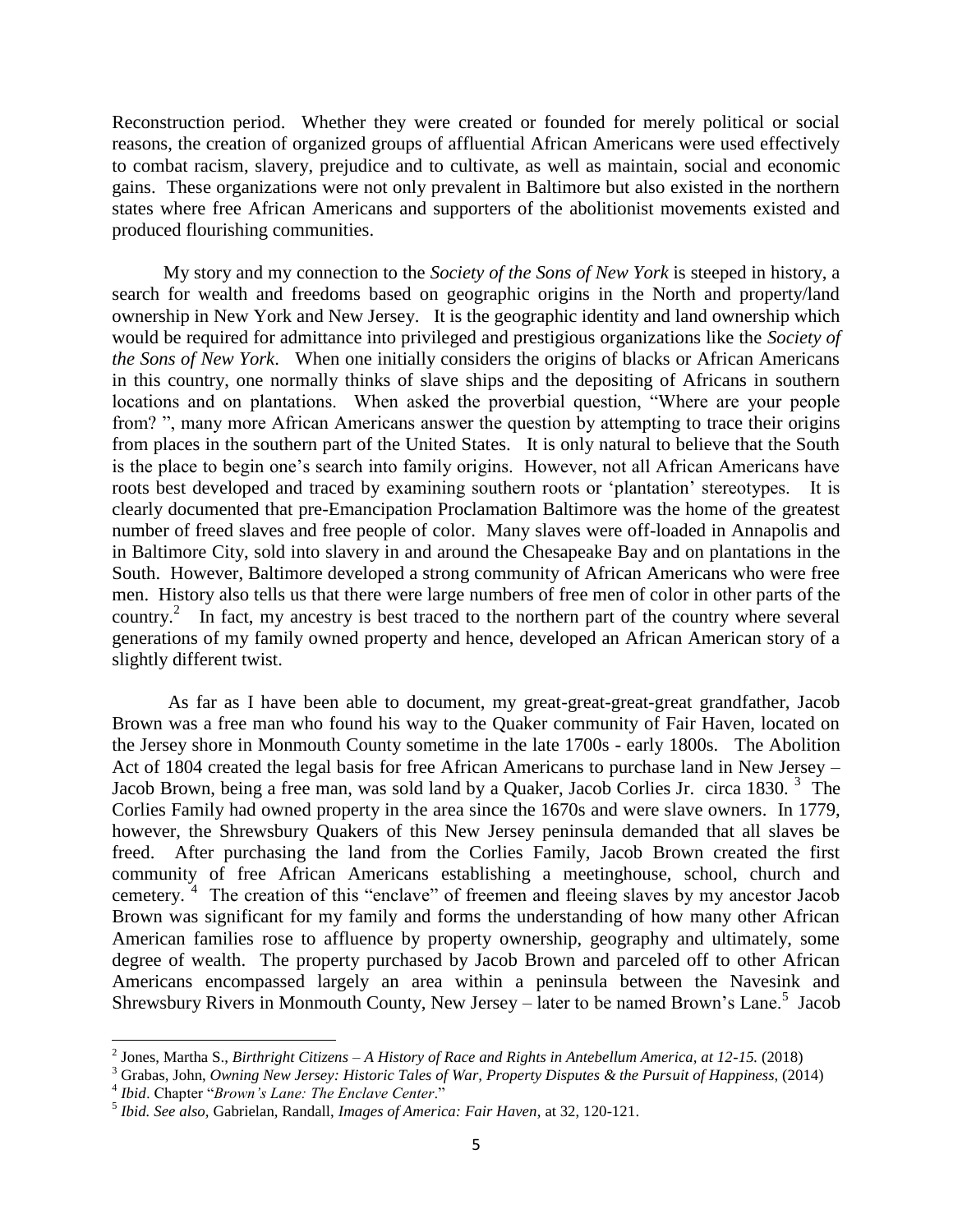Brown's son, Jacob S. Brown, was my great-great-great grandfather. He fathered three children, William S. Brown (my great-great grandfather), Frederick C. Brown (my great-great uncle) and Clara Brown Treadway (my great-great aunt). Each of Jacob Brown's children were given parcels of land and remained on the property known as Brown's Lane until their deaths.

 In 1891, my great-great uncle, Frederick Brown, son of Jacob S. Brown, joined the *Society of the Sons of New York*. Like its counterpart the Brotherhood of Liberty in Maryland formed in 1885, the *Society'*s membership consisted of affluential African Americans in New York who fought for racial equality and tried to orchestrate changes in society for the betterment of a specific group of New Yorkers in the African American community. Even in the early to mid 1800's, Fair Haven, New Jersey was but a stone's throw from the urban center of New York City. It was common place for affluent African Americans to travel there for business and pleasure. Frederick Brown often travelled to New York and owned property and held business interests in Westchester County, New York. <sup>6</sup> Both the Brotherhood of Liberty in Baltimore and the *Society of the Sons of New York* had members who were activists, businessmen and preachers, many of whom had achieved affluence and wealth through property ownership.  $\frac{7}{1}$  It is from the vantage point of the enclave of his birthplace on Brown's Lane that my great-great uncle, Frederick Brown decided to join the *Society of the Sons of New York* on April 8, 1891. *The Society* had as primary requirements for admission to the organization that one be a person of color, a property owner, born in New York or New Jersey and not from the "South". These affluent African Americans sought to separate themselves and remain somewhat elitist by distinguishing themselves from the migrant influx of freed blacks and people of color from the South. *Society* member, Adam Clayton Powell Sr. would go on to found the National Urban League and his son, Adam Clayton Powell Jr. would become the first African American member of the United States House of Representatives from New York. <sup>8</sup> However, the difference between the Brotherhood and the *Society* was the use of geographic origins to create privilege and status. Though the *Society* occasionally admitted other individuals with "honorary" membership who met other criteria,<sup>9</sup> my great-great uncle, Frederick Brown joined the *Society* to further his status, privilege and power already evidenced through land ownership. Having never known bondage, servitude or slavery, Frederick Brown had status, affluence, property ownership and a birthplace with the "right" geography. The *Society* sought to make social inroads for better educational, economic and social circumstances for its members much in the same way as the Brotherhood of Liberty did in Baltimore. In this way, this elitist organization protected all socio-economic gains, thrived and gained political respect and recognition. Though the trappings and restrictions of racial prejudice impacted my family in a great many ways, it was birth right in the North and property ownership which afforded my family freedoms not realized by many African Americans in the South in the pre-Emancipation Proclamation days

 $\overline{\phantom{a}}$ 

 $6$  Documented deeds of property acquisition by Frederick Brown held in this writer's family records.

<sup>7</sup> Northup, Solomon, "*Twelve Years A Slave*", (1853). It helps one to understand the stories of well-educated men like Solomon Northup, who wrote about being captured in Washington City in 1841 and rescued from the bondage of slavery in 1853. During this time, my ancestor Jacob Brown was living and owning land in Fair Haven, New Jersey but fearful of being captured and sold while travelling to Freehold, NJ to record the deed to the land.

<sup>8</sup> Documented Certificate certifying membership of Frederick C. Brown into the *Society of the Sons of New York* (1891) on loan to the Library Company of the Baltimore Bar by this writer (2019).

<sup>&</sup>lt;sup>9</sup> Among the non-New Yorkers permitted into Society of the Sons of New York were; Adam Clayton Powell of Virginia, Alexander Walters of Kentucky and T. Thomas Fortune of Florida. Sacks, Marcy S. at 192.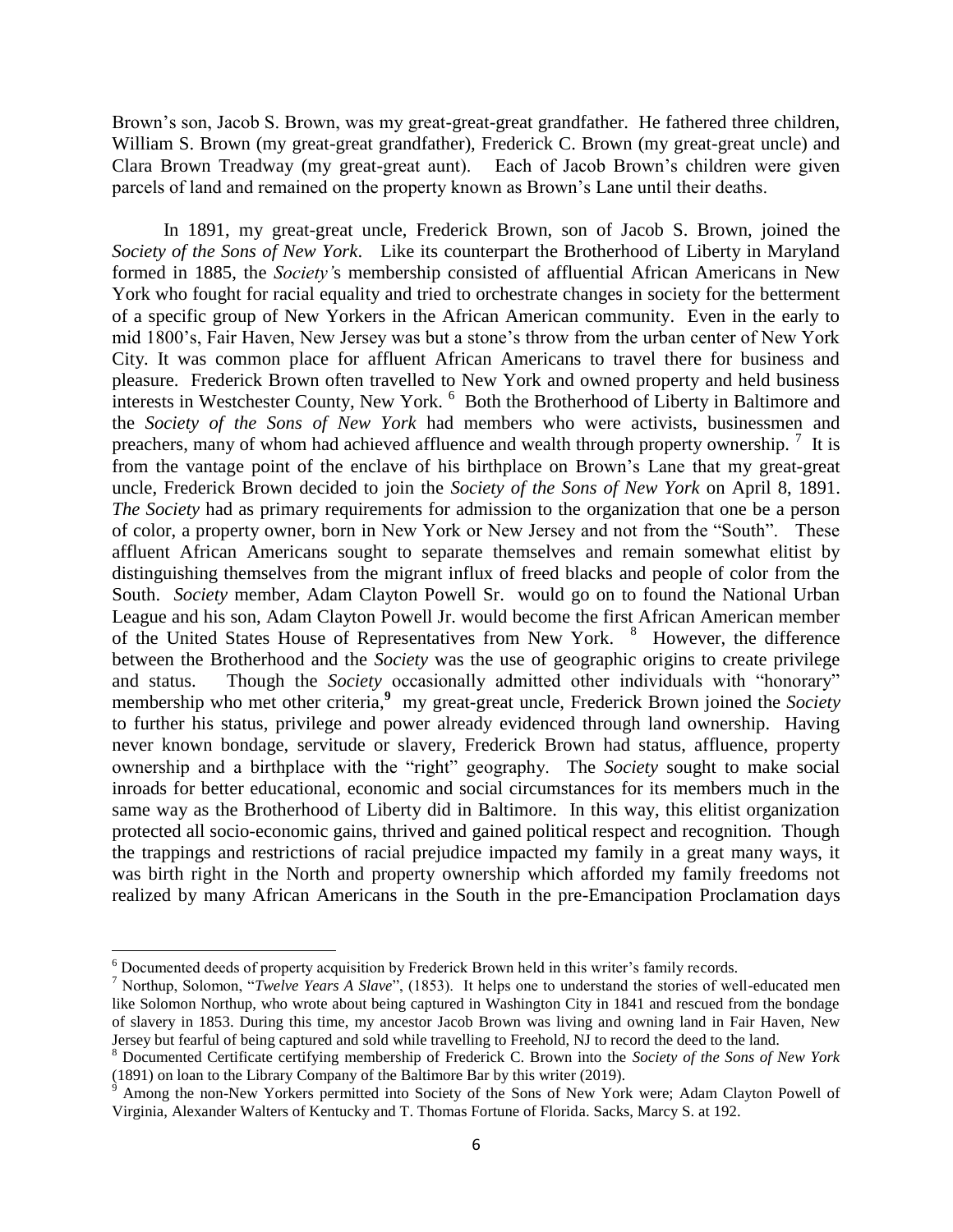and during the Black Reconstruction post Civil War era. Knowing and understanding these ancestral origins is crucial in understanding my truths as an African American.

Today, I understand so much better my grandmother's great shock and ominous warnings when I advised her I would attend the University of Maryland – south of the Mason Dixon Line. The year was 1975, but the family stories handed down to her by her grandfather, Jacob Brown warning "never go south" were repeated to me as if it were 1840 and I was about to break a golden rule. History, knowledge and truth provides clarity and appreciation where sheer ignorance once stood. I understand the reasons behind her cautions now. I appreciate the knowledge and documentation made available to me, for it is not often that an African American can trace their roots as I have done. Certainly, much more research and discovery into my family is warranted but I am blessed to have discovered others who have taken an interest in accurately documenting so much information about my family to date.

*\* The Honorable Wanda Keyes Heard is the Chief Judge of the Circuit Court for Baltimore City. Chief Judge Heard was born in Monmouth County, New Jersey. She has been a member of the Library Board of Directors since 2010.* 

## **Restatement Third of Torts: Concluding Provisions**

In the last edition of the Bar Library's Advance Sheet (Volume 95), I wrote about the American Law Institute's Restatements of the Law. Near the end of my article, I mentioned that in January 2019 the ALI Council approved three new torts projects to complete the Restatement Third of Torts. Reprinted below with the permission of the authors and the ALI is an article that was published in the Fall 2019 ALI Reporter (https://www.ali.org/media/filer\_public/a6/06/a6068891-6c5c-4517-a539-

0a8451178e6a/ali fall reporter-3151-web.pdf) regarding the Restatement Third of Torts: Concluding Provisions. The excellent article answers many questions about the Restatement Third of Torts, including a question that I have had for years: Why was the Restatement Third published in separate parts, rather than as a complete whole as the first two Restatements of Torts had been?

*- H. Mark Stichel, principal in the firm Astrachan Gunst Thomas, P.C., and member of the American Law Institute.*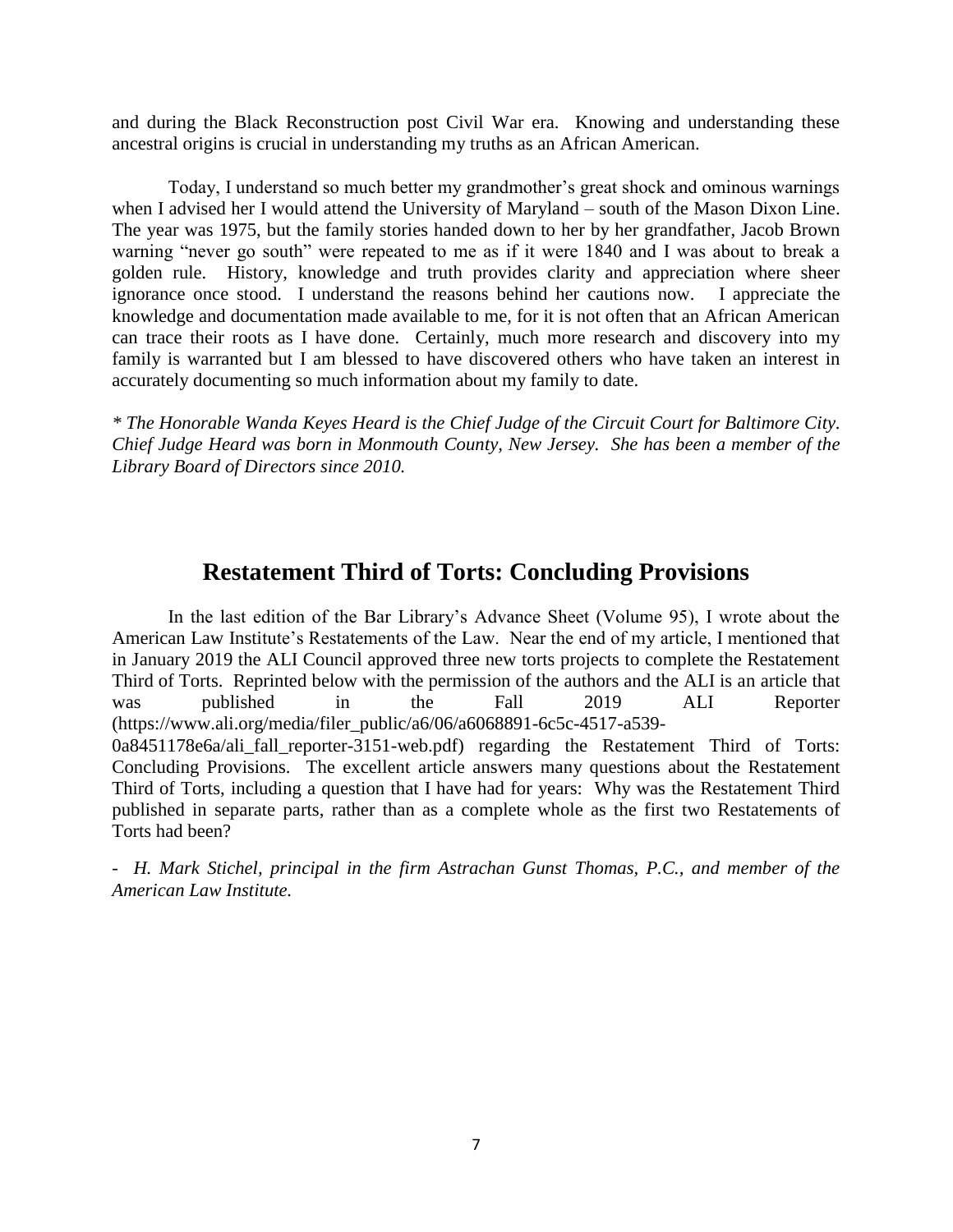## **Project Spotlight: Restatement of the Law Third, Torts: Concluding Provisions**

#### *by Michael D. Green & Nora Freeman Engstrom*

We think that one can only understand how the project titled "Restatement Third of Torts: Concluding Provisions" came about and what it will address with some background about the Third Restatement of Torts. So, this profile might more appropriately be titled, "A Brief History of the Third Restatement of Torts."

This story begins with the Responsibility for Personal Injury (Enterprise Liability) project, itself inspired by the widespread adoption of strict products liability, which occurred, in no small part, because of the 1965 publication of § 402A of the Second Restatement of Torts. Authored by leading torts and administrative law scholars of the day and ultimately published in 1991, the Enterprise Liability project was a magnificent piece of academic work, providing a range of recommendations for an optimal system to address accidental injuries. Once completed, though, the Institute realized that this project, which was somewhat unmoored from case law, could not be published in any form that the ALI had previously utilized, all of which the ALI endorsed as appropriate for common law judges. The Institute thus named it a "Reporters' Study," which meant that it was the voice of the Reporters, not the Institute, and also meant that, other than publishing it, the ALI did not endorse its recommendations.

In the aftermath of that somewhat ill-fated project, then-ALI Director Geoffrey Hazard determined it was time to start work on the Third Restatement of Torts, which he hoped might benefit from the Enterprise Liability's Reporters' Study. To kick off that effort, in 1992, the ALI convened two meetings of tort law experts, where Hazard canvassed attendees' views about the wisdom of restating product liability law and, once convinced that the project was worthwhile, sought advice about how to proceed.

After these meetings and much deliberation, the Institute launched the Products Liability project, with two leading products liability scholars, Jim Henderson of Cornell University and Aaron Twerski of Brooklyn Law School, as the Reporters.

Notably, in so doing, the die was cast for the future of the Third Restatement. Peeling off products liability and addressing it solo meant that the Institute would be breaking with tradition in the manner it had previously prepared Restatements. In the past, one or perhaps a couple of Reporters took on the entire subject (whether torts, property, or the law governing lawyers) and proceeded seriatim through the subject, culminating with the publication of a multivolume final product. Instead, Products Liability (PL) would be a discrete project and volume, which meant, for better or worse, that further efforts on the Third Restatement would follow this mold.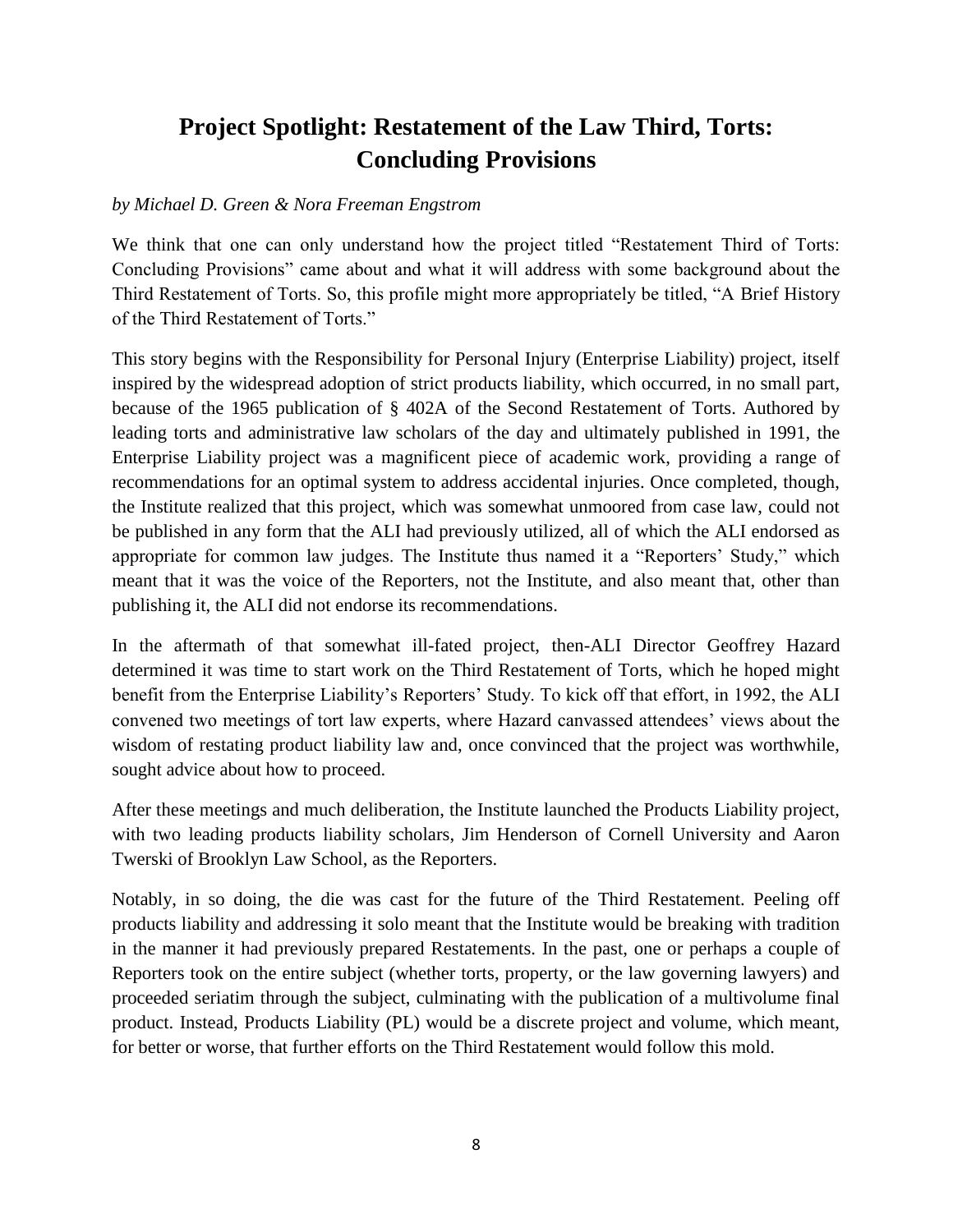Though that much was clear, for a long while the shape and scope of the remainder of the Third Restatement of Torts was distinctly uncertain. Some supported a "General Principles" project that would address the core issues of duty, negligence, intent, and causation. Others pointed out that a Third Restatement couldn't just address those basic elements but would also have to address the major reforms of the latter part of the 20th century, including comparative fault, which, starting in the mid- to late 1970s, supplanted the complete bar of contributory negligence; states' many modifications to the traditional rule of joint and several liability; and states' new rules for contribution and credit, in the event of a partial settlement.

That latter idea gained traction, and the Institute ultimately commissioned Bill Powers of the University of Texas to lead that project, eventually dubbed "Apportionment of Liability" (AoL). One of us (Mike, then of the University of Iowa) also joined to collaborate with Bill on this project. Meanwhile, as to General Principles, the Institute scored a great coup and convinced Professor Gary Schwartz of UCLA, who we consider one of the torts titans of the latter part of the 20th century, to take the pen.

Gary began his work in 1997, covering topics such as negligence, intent, and causation, and was eventually joined by Mike (by then at Wake Forest) to assist in the project's completion. Tragically, however, Gary died six months into that partnership. To continue the project after Gary's untimely death, Mike enlisted (by that time, his frequent coauthor and dear friend) Bill Powers.

In time, just as that project's leadership changed, its scope did as well. The project, which started with a narrow focus on limited topics, ultimately morphed into something much larger, in recognition of the fact that "General Principles" needed to be supplemented with a deep dive into the many bricks that make up a contemporary tort law edifice, including, for example, negligence per se, lost chance, market share liability, and stand-alone claims for emotional distress. Remarkably Bill continued on this project—which came to be called "Liability for Physical and Emotional Harm (LPEH)"—even after he became President of the University of Texas in 2006. When liability of those who hire independent contractors was appended to this project, Ellen Pryor, now of the UNT Dallas College of Law, generously agreed to join Bill and Mike as an Associate Reporter. LPEH was ultimately published in two volumes in 2010 and 2012.

Gentle and impatient readers: Yes, this background really is critical to understanding Concluding Provisions.

In 2007, as LPEH was winding down, Director Lance Liebman convened an important meeting about the future of the Third Restatement of Torts in Austin, Texas. From Mike's perspective, the meeting's critical takeaway was a decision that the Third Restatement would not leave any provisions of the Second Restatement expressing the position of the Institute. The Third Restatement would not be a "lite" restatement of the tort law of the 21st century. Instead, it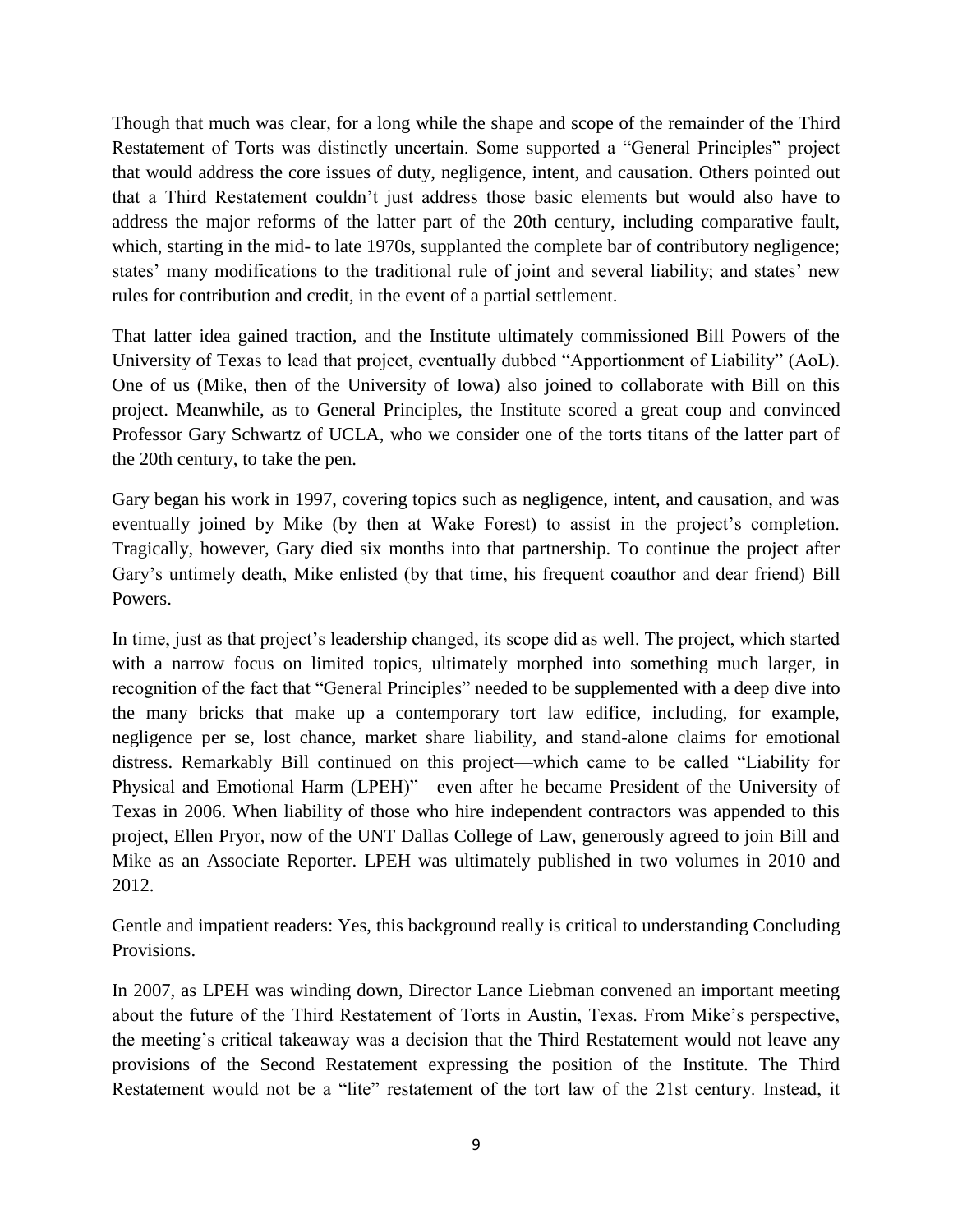would be, attendees agreed, comprehensive and complete on its own terms. Attendees immediately recognized some implications of this decision (for example, that Intentional Torts, a largely stable area, would have to be included). The full implications of this decision, however, would not be revealed for a decade.

Meanwhile, as the larger project's architecture was being worked out, other projects were proceeding. A project on economic harm had been moving forward in stutter-steps, as it was initiated in 2004, suspended, and restarted in 2010 with Ward Farnsworth, who would shortly thereafter become the Dean at the University of Texas, as the Reporter. Covering topics including the unintentional infliction of economic loss, fraud, breach of fiduciary duty, and public nuisance, the final portions of that project were approved at the 2018 Annual Meeting, and publication of this fourth piece of the Third Restatement is imminent.

So too, in 2012, the ALI began the Restatement of Intentional Torts to Persons, with Ken Simons of the University of California at Irvine and Ellen Pryor at the helm. When Ellen stepped down to help launch the law school at UNT Dallas, Jonathan Cardi of Wake Forest stepped in. That project, which will ultimately address matters including assault, battery, and false imprisonment, is well underway.

But, that still left some unfinished business—and after taking over as the new Director of the ALI—Richard Revesz sought to determine what would be required to actually *finish* a comprehensive Third Restatement, which, even at that point, had been in production for almost a quarter-century. Eager to close the book on the odyssey of this project, Director Revesz contacted Bill and Mike and requested that the two longtime collaborators prepare a blueprint for the Third Restatement's completion.

In preparing this to-do list, the collaborators agreed that some unfinished business was easy to spot: defamation (with all of its constitutional overlay) and privacy were ripe for revision. Similarly, the critical matter of remedies required comprehensive attention. All were addressed by the Second Restatement but had escaped attention in the patchwork of projects that comprised the Third Restatement up to that point.

But the two also found something unexpected: all of the completed and planned subject-specific projects had also left behind numerous matters covered in the Second Restatement. Though the Austin meeting had concluded with the commitment that the Third Restatement would be comprehensive and not leave orphans—the reality was, even after decades of sustained effort, orphans remained.

At the same time, Bill and Mike found topics that logically should have been in the Second Restatement but weren't: How can a Restatement of Torts not address medical malpractice? Or vicarious liability? Neither of those subjects was contained in either of the first two Restatements, although *legal* malpractice was included in the Restatement Third of the Law Governing Lawyers, and vicarious liability was included in the Restatement Third of Agency.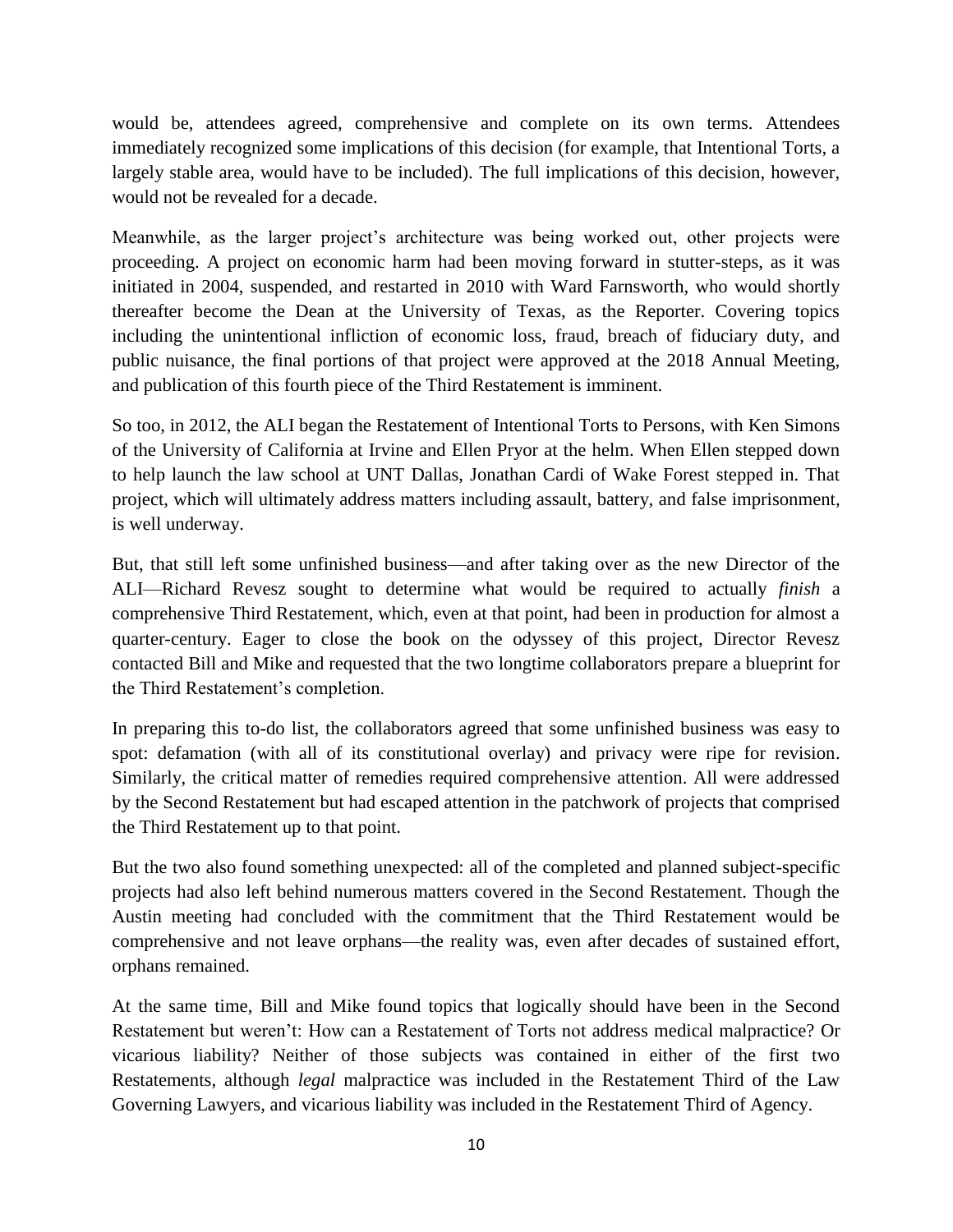Finally, Bill and Mike also realized something that all of the work on specific-subjects missed. Important new areas had emerged in the years since the Second Restatement—and these, too, had so far been unaddressed. Recent developments include a wide variety of issues, including: spoliation-of-evidence claims, wrongful birth, pregnancy, and life, and bad-faith insurance claims, among many others.

Canvassing these orphans and newly-emergent areas, Bill and Mike prepared a memorandum, which they submitted to ALI leadership in 2018 recommending that yet another torts project be commissioned to cover these "leftover" subjects, an eclectic but broad swath of tort law. Director Revesz agreed and by the fall of 2018 the Council also provided its approval. Bill and Mike got their just deserts, however, when Director Revesz asked if they would serve as Reporters for this final Torts Restatement project. As Mike remembers it: "Bill and I talked over the phone about the invitation, fully cognizant that we were far too old to do it. Although, I couldn't see him, I am confident that Bill had a twinkle in his eye when he said, 'This is crazy Mike, but let's do it.'" No doubt the attraction of getting back in the saddle together for a third time provided the motivation for the "crazy" acceptance. Bill and Mike did agree to find a third Reporter, a bit younger, to join onto what is now known as Restatement Third of Torts: Concluding Provisions, and Professor Nora Freeman Engstrom of Stanford Law School (Bill and Mike's first choice), after approval by ALI leadership, was approached and signed on.

Given the breadth (some may say, "grab bag nature") of the project, some subjects will be covered by Associate Reporters recruited to restate those subjects. Mark Hall of Wake Forest, one of the leading health-care law experts in the country and a non-physician member of the Institute of Medicine, has been recruited and will oversee medical malpractice. The country's leading expert on the law of the dead, Wake Forest's Tanya Marsh—who also serves as an Associate Reporter on the Restatement of the Law Fourth, Property project—will address the Right of Sepulcher and other tort aspects regarding corpses. Don't know what the right of sepulcher is? Join the Members Consultative Group for Concluding Provisions and save yourself a trip to the dictionary.

As the project progresses, we are working through the list Bill and Mike initially devised and finding still additional areas that demand adequate coverage. For example, loss of consortium in the Second Restatement was limited to married couples. Since that time, a substantial minority of courts have expanded consortium claims to cover the parent–child relationship— and the Third Restatement will need to address that development. Similarly, medical monitoring claims did not exist when the Second Restatement was published. These claims are now quite prominent, and the existence, contours, and limitations of medical-monitoring claims demand careful attention.

Regrettably, the story of the project includes a terrible tragedy about which many readers may already know: Bill Powers died on March 10, 2019 from complications suffered in a fall at the University of Texas. We will not dwell here on his remarkable career and extraordinary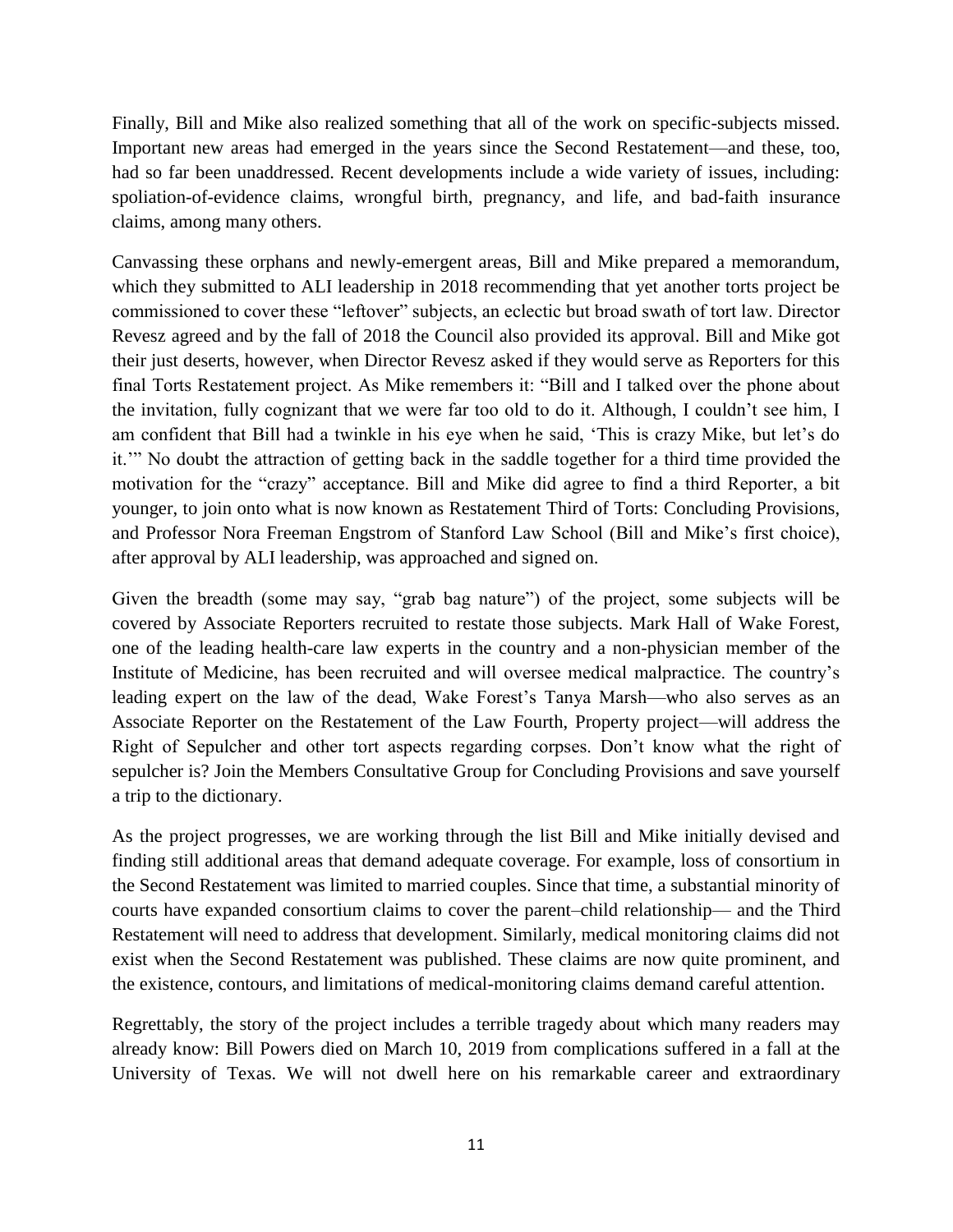contributions to the work of the ALI, as that is well documented in other places. But among those who knew Bill, he will be greatly missed.

And, for our part, we are committed to completing a project that Bill would have been proud of and that will put another twinkle in his eye.

#### **Books – Books – Books**

Sure we have books, but did you know we also have a bookstore? When the Library began its Lecture Series back in 2007, it was not long before the first author was invited, the first book signing was held, and the first unsold books found their way into our possession. The first I believe, as I look through the list of lectures which can be seen by going to the Library Web Page at [www.barlib.org](http://www.barlib.org/) and clicking on the Information button on the left and then on Lecture series, was *In the ring: the trials of a Washington lawyer* by Robert S. Bennett who spoke at the Library on September 16, 2008. Over the years we have had judges, lawyers, professors and historians speak on a myriad of subjects. They have almost without fail been that most marvelous of combinations, educational and entertaining. As their lectures have been, so too have been their tomes. I invite you to come over and look at those volumes presently available in our bookstore. If you already know what you want by looking over the list that follows, just let us know and we will get it (them) to you. Remember "Reading Is *Fun*damental." For yourself, for someone who enjoys reading (how many shopping days left to Hanukkah/Christmas/Kwanzaa?), stop by. And while you are here – how about a little legal research on the side? You would be amazed at what you can find here.

| Abraham Lincoln & Treason In The Civil War (Hardcover) (Signed By Author) | \$35.00  |
|---------------------------------------------------------------------------|----------|
| Abraham Lincoln & Treason In The Civil War (Softcover) (Signed By Author) | \$20.00  |
| American Constitutional History: A Brief Introduction                     | \$30.00  |
| <b>Ancient Law</b>                                                        | \$75.00  |
| Art Of Cross-Examination                                                  | \$95.00  |
| Baltimore & The Nineteenth Of April 1861                                  | \$15.00  |
| Blackstone's Commentaries On The Laws Of England                          | \$500.00 |
| Birthright Citizens: A History Of Race And Rights In Antebellum America   | \$20.00  |
| Brady v. Maryland: A Fiftieth Anniversary Commemoration                   | \$20.00  |
| Daggers Drawn: 35 Years Of KAL Cartoons In The Economist                  | \$35.00  |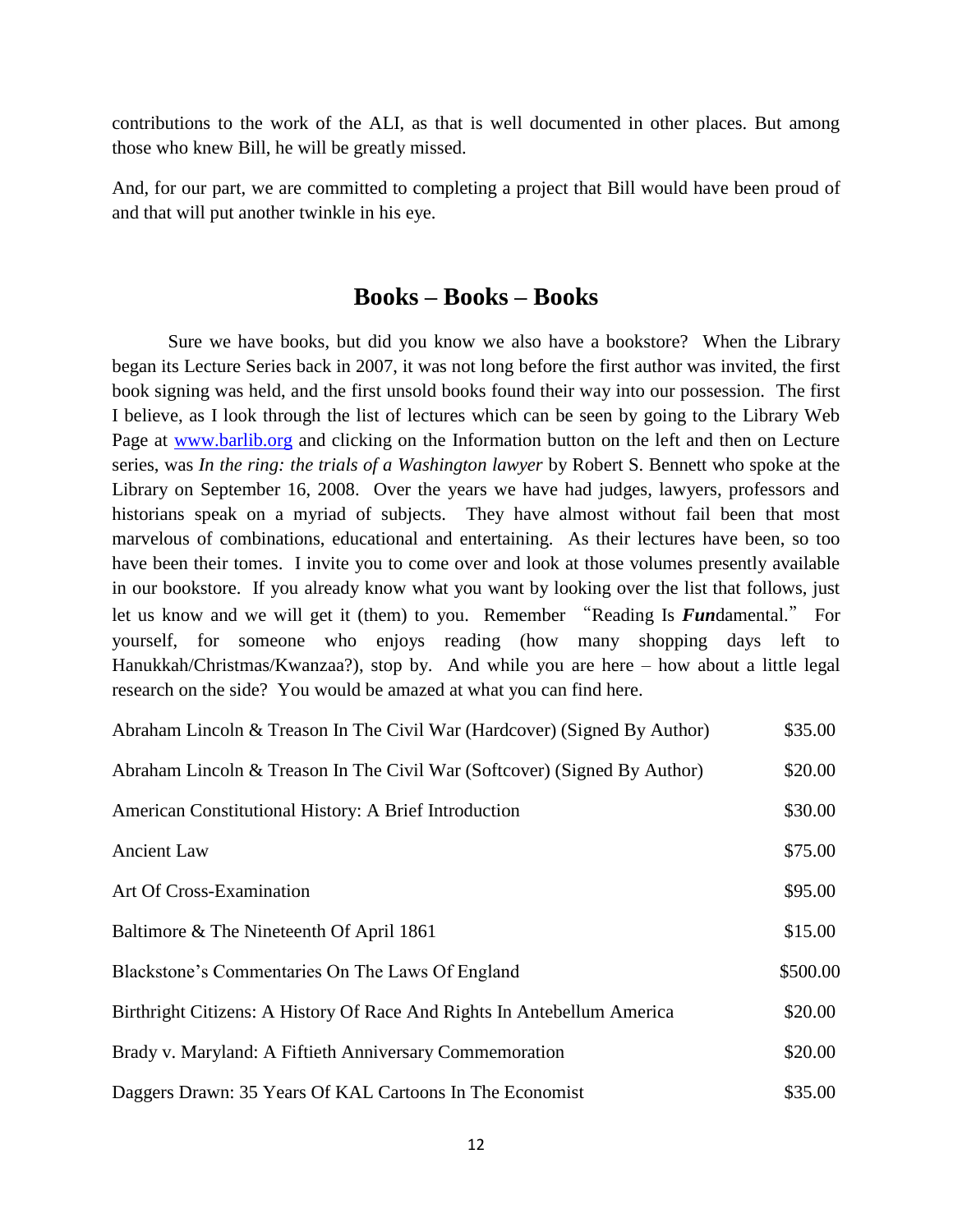| The Death Penalty As Torture                                                     | \$20.00  |
|----------------------------------------------------------------------------------|----------|
| Emancipation – The Union Army (Signed By Author)                                 | \$35.00  |
| Ex Parte Merryman: Two Commemorations                                            | \$15.00  |
| Failure To Flourish                                                              | \$30.00  |
| The Fall Of The House Of Speyer                                                  | \$35.00  |
| 51 Imperfect Solutions                                                           | \$20.00  |
| The Ghosts Of Johns Hopkins (Signed By Author)                                   | \$20.00  |
| Great American Law Reviews (3 Volume Set)                                        | \$300.00 |
| <b>Holding Fast To Dreams</b>                                                    | \$25.00  |
| I'm Not Really Guilty                                                            | \$25.00  |
| Lincoln On Law, Leadership, And Life (Signed By Author)                          | \$12.50  |
| The Lost Indictment Of Robert E. Lee                                             | \$20.00  |
| Louis D. Brandeis                                                                | \$35.00  |
| Louis D. Brandeis: American Prophet                                              | \$20.00  |
| The Making Of Africa America                                                     | \$25.00  |
| Mencken: The Days Trilogy                                                        | \$30.00  |
| Mencken's Prejudices Debunked                                                    | \$20.00  |
| Military Law And Precedents                                                      | \$75.00  |
| Odessa: Architecture - Monuments                                                 | \$35.00  |
| The Order Of The Coif                                                            | \$95.00  |
| "Our Little Monitor": The Greatest Invention Of The Civil War (Signed By Author) | \$25.00  |
| Prohibition In Maryland: A Collection Of Documents                               | \$15.00  |
| The Promise And The Dream                                                        | \$30.00  |
| Reason And Imagination: The Selected Correspondence of Learned Hand              | \$35.00  |
| The Secret Life Of Lady Liberty                                                  | \$20.00  |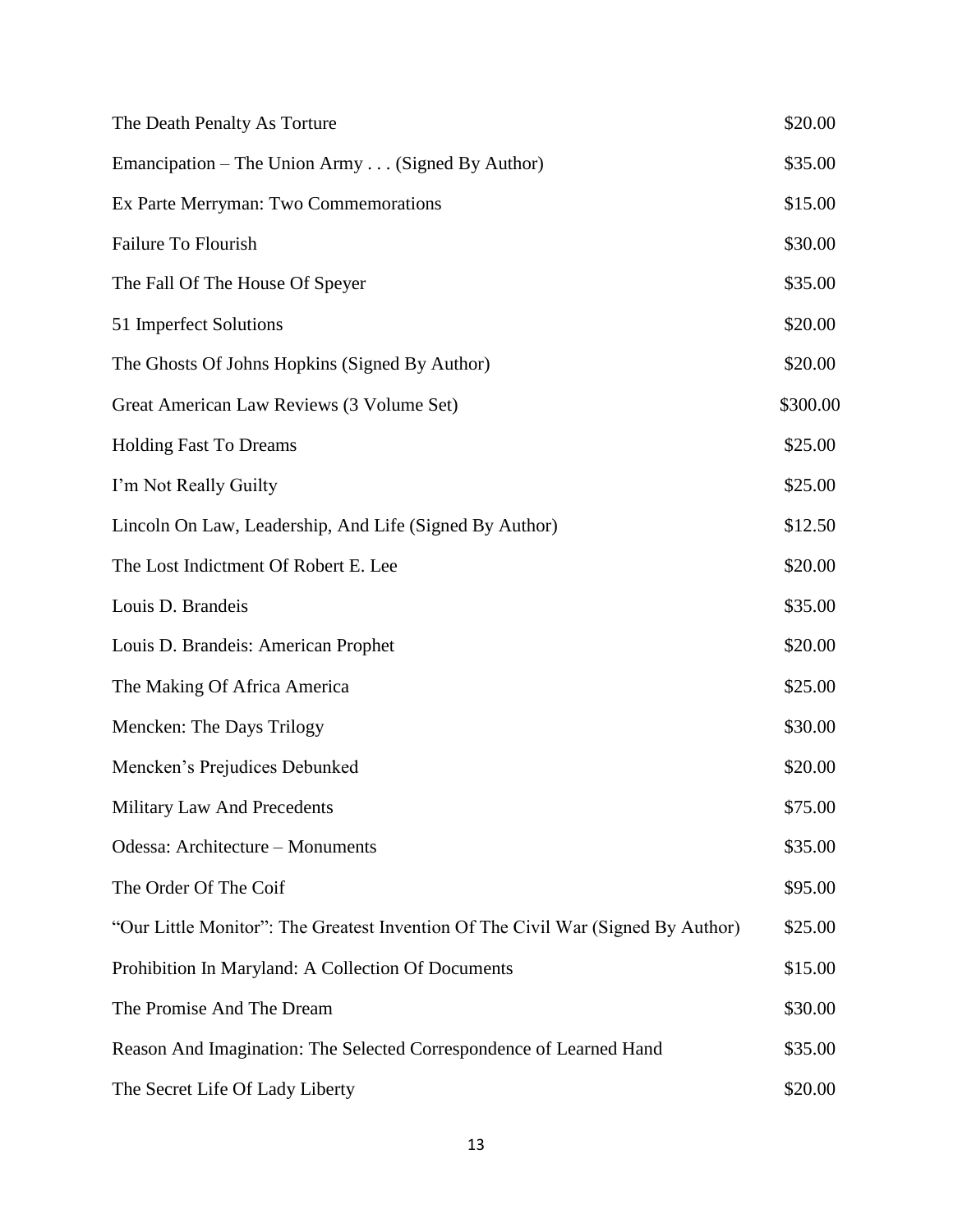Telemachus \$20.00

#### **Curmudgeon Corner**

Recently, my son married a lovely, young lady from Vietnam, Ly Lam Ngoc Nguyen. Over the course of the past several months it has been a great deal of fun going with her, my son, wife, and sometimes some of our other children, to places that we have been many times before, but which she is experiencing for the first time. Several weekends ago it was "America's Attic," the Smithsonian Institute. We spent the morning at the Museum of Natural History and after a very nice brunch at the National Gallery of Art's Garden Café, the afternoon was spent with Renoir and Van Gogh. Now, as promised, the curmudgeon.

I have always loved art, be it on the walls of a museum or the front of our refrigerator. Pretty much anything not suitable for the East Building, will do. At the Gallery, however, I found out how hard it is to enjoy art when Aunt Myrtle from Topeka has to have her picture taken in front of "that one over there," while a whole host of others cannot rest until they have a "shot" of everything hanging on the wall. After all, everyone knows how easy it is to capture creative genius by pointing your phone and pressing a button. If they had only had the Iphone four hundred years ago think of how much time Rembrandt could have saved. Just as many of the Old West saloons used to tell the cowboys to check their "shootin irons" at the door, the Smithsonian should tell those visiting the Gallery to turn theirs off at the door. Carpe diem has now been reduced to "Take a picture of it so we can look at it later."

Joe Bennett

## **Special Collections**

One of the many things that make the Bar Library special is its special collections. These collections: Horwitz; Joseph; Kach and Mitchell, established and funded by generous gifts to the Library, have permitted the acquisition of thousands of books on civil rights and history, both general and legal. Best of all, they circulate. Now, having worked at the Library for three and a half decades, and having become acquainted and friends with a good many of you, I know that time is not always the most common of commodities. I also know, however, that many lawyers love history. For this reason, the loan period for the books in our special collections is a most generous thirty days. So, even if it is *Rising star: the making of Barack Obama* by David Garrow, weighing in at 1460 pages, you should have plenty of time.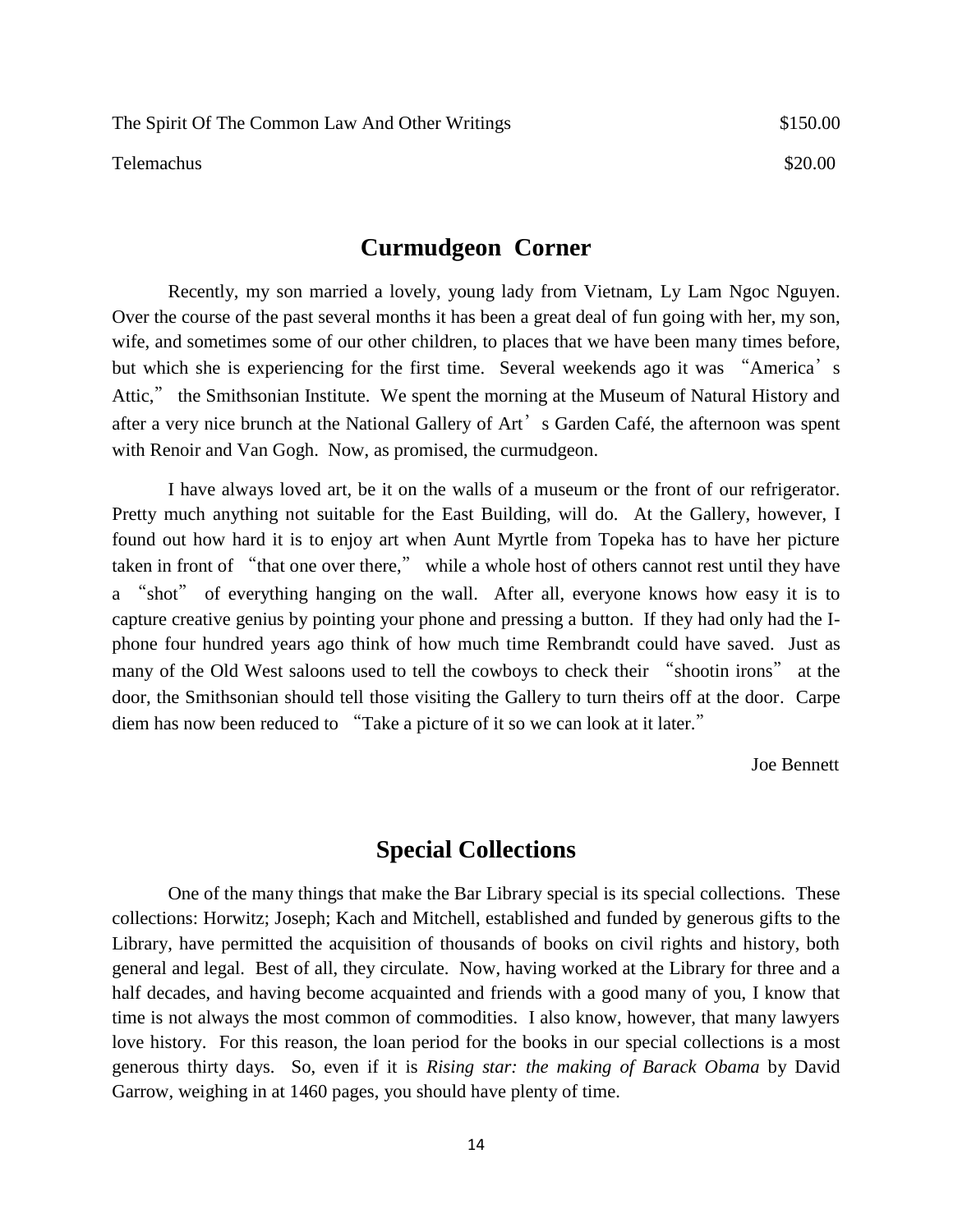The Bar Library, like the piano player of old, does in fact take requests. Let us know if you think there is a good read out there that is not in one of our collections. To see if we have a work on a particular subject that you are interested in, go to the Bar Library Web Page at [www.barlib.org,](http://www.barlib.org/) click on the Library Resources button on the left and select Catalog when it comes up. Hit the OK button, and you are ready to go. You can use the search box to select "words or phrase" "author" or "title."

During the course of the past several months alone, the Library has added the following titles to its special collections: Allan, Janice M., *[The Cambridge Companion to Sherlock Holmes](https://www.amazon.com/gp/product/1316609596/ref=ppx_od_dt_b_asin_title_s00?ie=UTF8&psc=1)  (Cambridge Companions to Literature)*; Atkinson, Rick, *[The British Are Coming: The War for](https://www.amazon.com/gp/product/1316609596/ref=ppx_od_dt_b_asin_title_s00?ie=UTF8&psc=1)  [America, Lexington to Princeton, 1775-1777](https://www.amazon.com/gp/product/1316609596/ref=ppx_od_dt_b_asin_title_s00?ie=UTF8&psc=1)*; Blight, David W., *[Frederick Douglass: Prophet of](https://www.amazon.com/gp/product/1416590315/ref=ppx_yo_dt_b_asin_title_o00_s00?ie=UTF8&psc=1)  Freedom*; Brinkley, Douglas, *[Rightful Heritage: Franklin D. Roosevelt and the Land of America](https://www.amazon.com/gp/product/1416590315/ref=ppx_yo_dt_b_asin_title_o00_s00?ie=UTF8&psc=1)*; Brinkley, Douglas, *[The Wilderness Warrior: Theodore Roosevelt and the Crusade for America](https://www.amazon.com/gp/product/1416590315/ref=ppx_yo_dt_b_asin_title_o00_s00?ie=UTF8&psc=1)*; Budiansky, Stephen, *[Oliver Wendell Holmes: A Life In War, Law, And Ideas](https://www.amazon.com/gp/product/1416590315/ref=ppx_yo_dt_b_asin_title_o00_s00?ie=UTF8&psc=1)*; Foner, Eric, *The [Second Founding: How the Civil War and Reconstruction Remade the Constitution](https://www.amazon.com/gp/product/1416590315/ref=ppx_yo_dt_b_asin_title_o00_s00?ie=UTF8&psc=1)*; Geoghegan, Thomas, *[Only One Thing Can Save Us: Why America Needs a New Kind of Labor Movement](https://www.amazon.com/gp/product/1416590315/ref=ppx_yo_dt_b_asin_title_o00_s00?ie=UTF8&psc=1)*; [Goodwin, Doris](https://www.amazon.com/gp/product/1416590315/ref=ppx_yo_dt_b_asin_title_o00_s00?ie=UTF8&psc=1) Kearns, *[Leadership: In Turbulent Times](https://www.amazon.com/gp/product/1416590315/ref=ppx_yo_dt_b_asin_title_o00_s00?ie=UTF8&psc=1)*; Greenhouse, Linda, *Becoming Justice Blackmun: Harry Blackmun*'*s Supreme Court Journey*; Halpin, Dennis Patrick, *A Brotherhood of Liberty: Black Reconstruction and Its Legacies in Baltimore, 1865-1920*; Nann, John B., *[The](https://www.amazon.com/gp/product/0300118538/ref=ppx_od_dt_b_asin_title_s00?ie=UTF8&psc=1)  [Yale Law School Guide to Research in American Legal History \(Yale Law Library Series in](https://www.amazon.com/gp/product/0300118538/ref=ppx_od_dt_b_asin_title_s00?ie=UTF8&psc=1)  [Legal History and Reference\)](https://www.amazon.com/gp/product/0300118538/ref=ppx_od_dt_b_asin_title_s00?ie=UTF8&psc=1)*; O'Brien, David M., *Justice Robert H. Jackson*'*s Unpublished [Opinion in Brown v. Board: Conflict, Compromise, and Constitutional Interpretation](https://www.amazon.com/gp/product/0300118538/ref=ppx_od_dt_b_asin_title_s00?ie=UTF8&psc=1)*; Thomas, Evan, *[First: Sandra Day O'Connor](https://www.amazon.com/gp/product/0399589287/ref=ppx_yo_dt_b_asin_title_o00_s00?ie=UTF8&psc=1)*; Twining, William, *[Jurist in Context: A Memoir \(Law in](https://www.amazon.com/gp/product/0399589287/ref=ppx_yo_dt_b_asin_title_o00_s00?ie=UTF8&psc=1)  Context)*; White, G. Edward, *[Law in American History, Volume III: 1930-2000](https://www.amazon.com/gp/product/0190634944/ref=ppx_od_dt_b_asin_title_s00?ie=UTF8&psc=1)*.

## **Travels Without Charley**

I am really not sure how to begin, so I suppose I should just say it and get it over with. Of all the places my wife and I have been in our travels over the past several years, our last destination might have been our favorite. Pittsburgh. Yes, you heard me right, Pittsburgh. Let us get started.

Our first destination was the Duquesne Incline. We parked our car and headed to the little box to pay for parking when a woman walked toward me saying "Here, take mine," and handed me her parking pass which was good until the next day. It was the first of many kind people we would encounter over the next several days. If you are someone who does not like heights, you will most likely find, as I did, the Duquesne Incline to be terrifying. Very steep, very creaky, but oddly, a lot of fun. At the top an amazing view of the city and an amazing lunch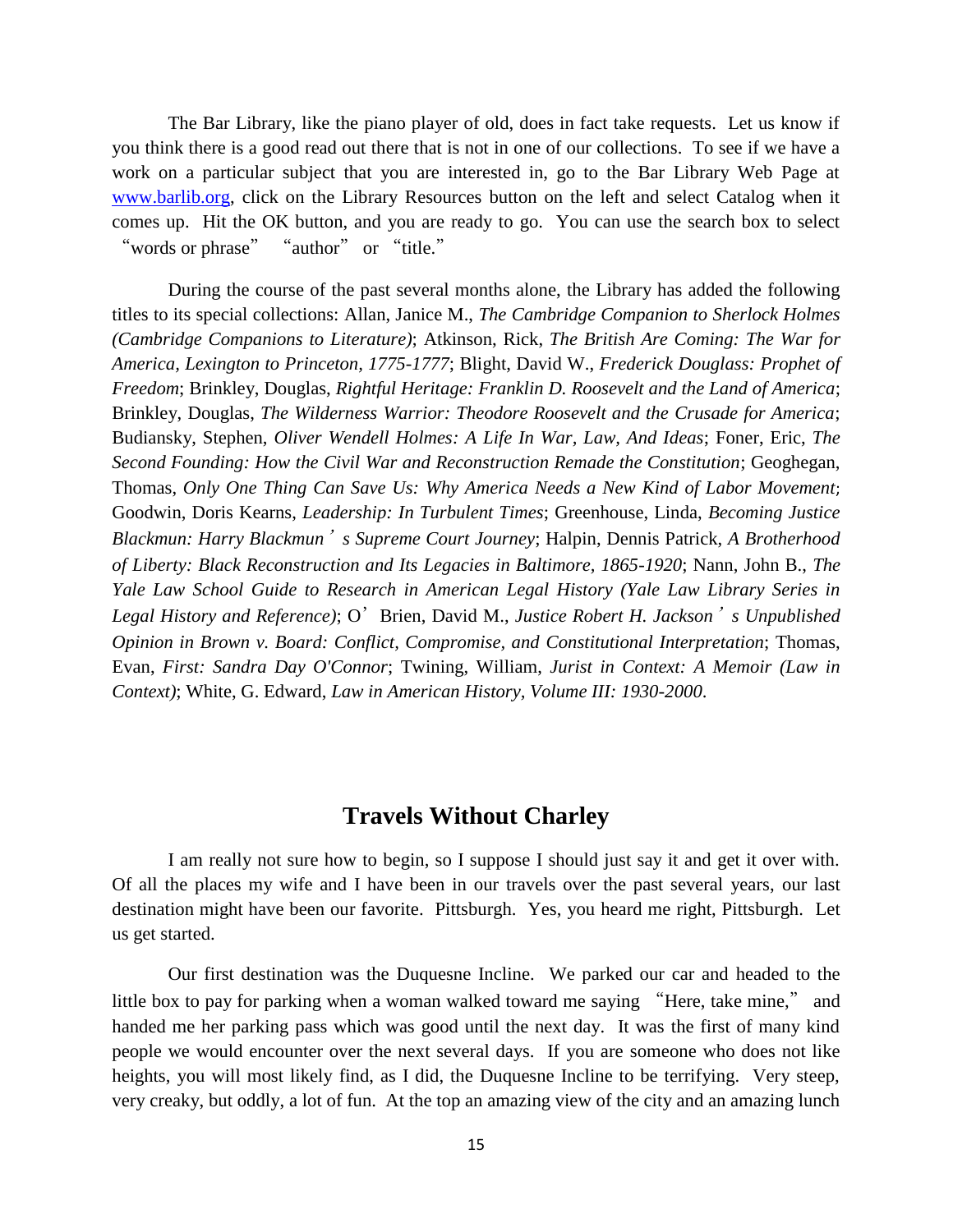at The Grandview Saloon, which featured, you guessed it, a grand view as well as a rather grand poached pear salad. Although restaurant reviews peg the place as average, what we experienced was something substantially more and I am afraid I have eaten at a lot of restaurants, so who knows.

Our next stop was the Gateway Clipper and a riverboat cruise on The River Queen. At the ticket office we encountered nice person number two, Joe. He asked if either of us was a senior (their definition is 55 and over). I said yes, but I did not accept discounts. I hate the condescension that comes with age. I am an adult and will pay an adult rate. Well, Joe was just about as nice as you could be in trying to convince me I was a fool. Now knowing my name because of my wife having used it, Joe was "Come on Joe, from one Joe to another, how about doing me a favor. Fifty percent off." Well eventually, how could I say no to a guy named Joe.

The cruise was a great deal of fun. The sky was sunny, the breeze was steady but not overpowering, and the young guide was infectious in her affection for the city she was describing. As we disembarked my wife pointed out the numerous fish swimming around the boat. Not a bad sign as to the progress a city which was as polluted as any in the country was making in their clean-up efforts. Over the weekend we saw more than fish in the water. The rivers of Pittsburgh seemed to have more watercraft in them than we saw during our visit to Hawaii. There were speedboats, jet skis, sculls, power boats, yachts, and yes, of course, riverboats.

The Pittsburgh zoo is large, well shaded and features a substantial menagerie in spacious, well thought out, naturalistic habitats. Within the zoo is the PPG Aquarium. Pittsburgh is only one of six major zoo/aquarium combinations in the United States. Located roughly at the halfway point of the exhibits, it provides a nice change of pace as well as a place to cool down in the summer and warm up in the winter.

A trip to Pittsburgh is not complete without a visit to the famous Strip District which is home to a large assortment of international grocery stores and retailers, boutique shops, independent merchants and numerous bars and restaurants of the first order. It is such a rush just walking down the street amidst the hustle and bustle, the sounds and oh the smells, from kettle corn to the Allegheny Coffee and Tea Exchange where inside you will find dozens of different barrels full of in-house roasted coffee beans.

During the course of our several days we walked and walked and walked, but, owing to our discovery of Peace, Love and Little Donuts, and a scheduled visit to explore the wonders of a Primanti Brothers sandwich (both located in the Strip District), I am afraid no progress was made in reducing that which is in need of reduction.

After Mass on Sunday we paid a visit to the Heinz History Center. The Center is designed to share the history of the region ranging from the days of the first settlers including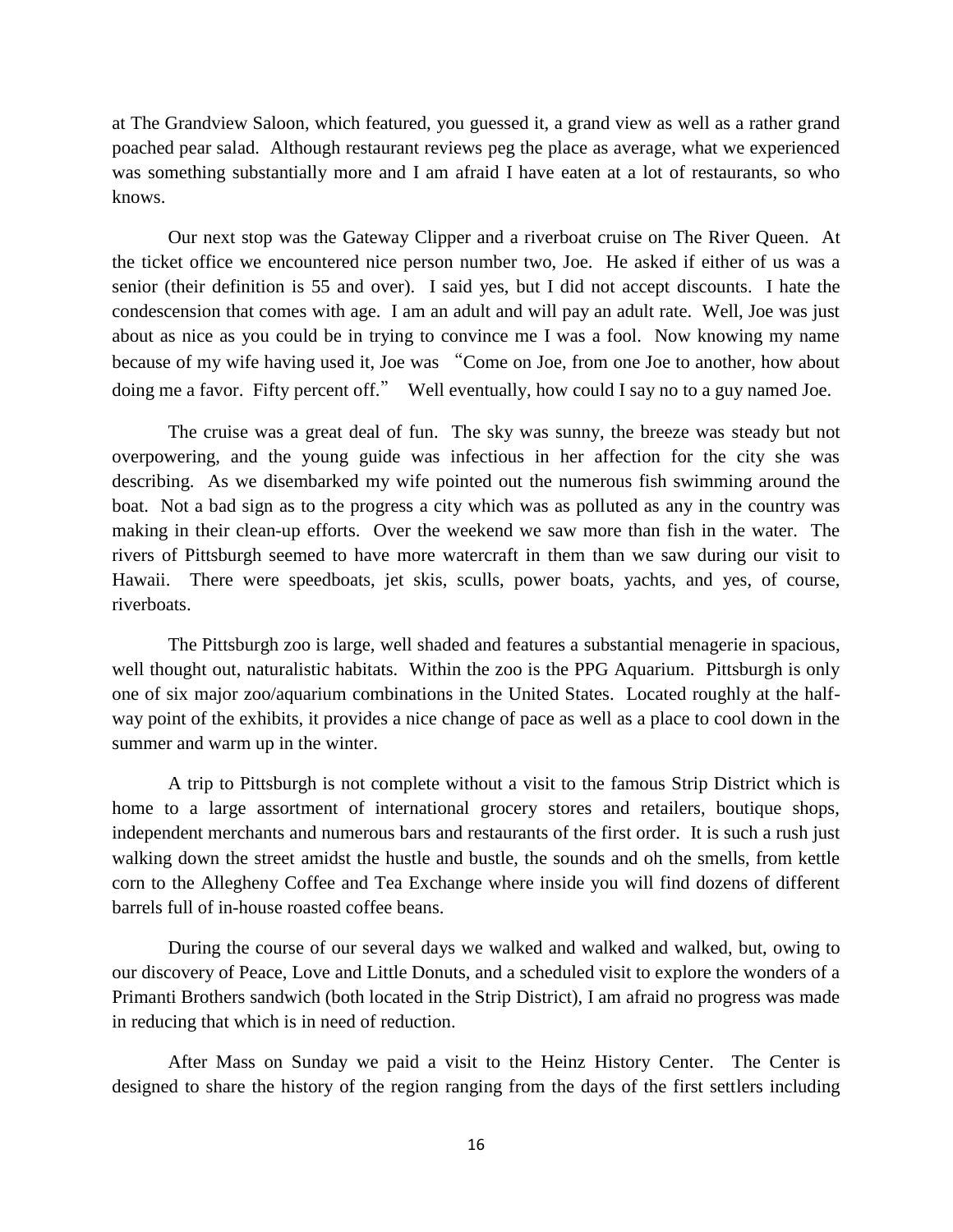early fortifications; the revolutionary war; the slave trade and underground railroad; the industrial revolution and the present. There is a large exhibit on Pittsburgh native Mr. Rogers, which will make you feel like a kid again, and a special exhibition on the Vietnam War which was quite poignant.

Almost every place that my wife and I have gone to we have liked better than Baltimore. The problem, however, is that although there are many places that I like, there is only one that I love and that is Baltimore. It is my home, the only one that I have ever had and the only one I ever imagine having. Except while away on our travels, I have lived, gone to school and/or worked in the City each day of my life. Although anyone who knows me will tell you I am quite emotional, when we were travelling home from our trip to Pittsburgh, because of all the recent national attention on Baltimore resulting from negative comments that have been made, I felt a lump in my throat when I saw the first road sign with Baltimore on it. For better or worse, it is my home, and we were headed for it.

Joe Bennett

## **WE FACE THE DAWN – BAR LIBRARY LECTURE**

On Tuesday, November 12, 2019, Ms. Margaret Edds will be at the Baltimore Bar Library to speak on her book *We Face The Dawn: Oliver Hill, Spottswood Robinson, And The Legal Team That Dismantled Jim Crow*.

"A thoughtful historical account of a legal campaign that formed one of the main pillars for Brown v. Board of Education.... Hill and Robinson provide exemplary—and timely—models of citizenship. A welcome contribution to the literature of the civil rights movement." - Kirkus Reviews

Place: Mitchell Courthouse – 100 North Calvert Street – Main Reading Room of the Bar Library (Room 618, Mitchell Courthouse).

Time: 5:00 p.m., Tuesday, November 12, 2019.

Reception: Catering by DiPasquale's featuring their prosciutto, cod fish, fruits and cheeses.

Invitees: All are welcome to this free event.

**R.S.V.P.**: If you would like to attend telephone the Library at 410-727-0280 or reply by e-mail to [jwbennett@barlib.org.](mailto:jwbennett@barlib.org)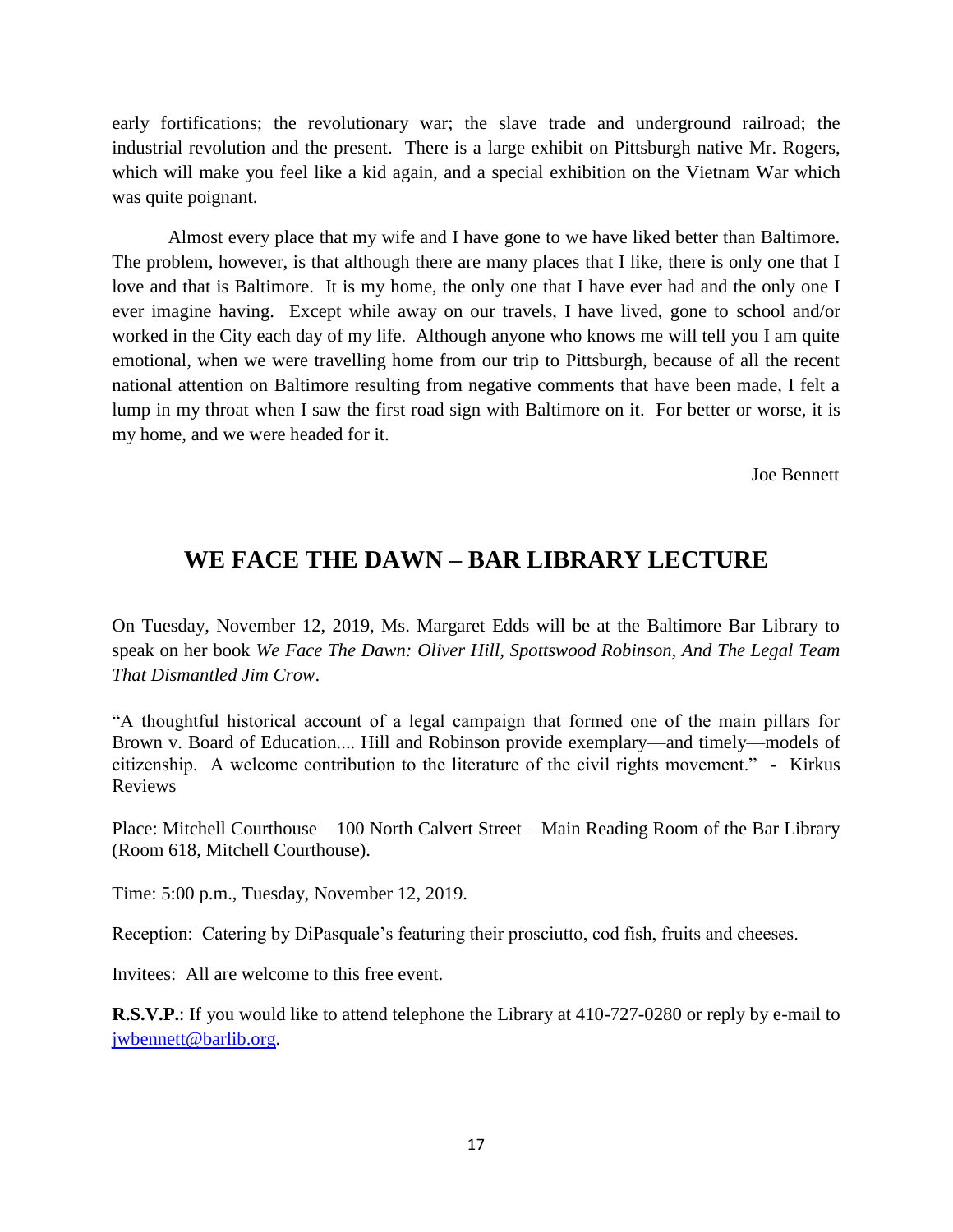

Joseph and Ngoc Bennett

## **Love Is In The Air**

Most of you probably know that if you want a law book there is a better than average chance that if you come to the Bar Library you are going to find it. Same thing for access to a Westlaw database, either by way of one of the Library's terminals or by using your own laptop. Did you know though that you could also get married? My son did just that on Friday, September 27. A place where twenty years ago he had played hide and seek provided a glorious background for a wonderful ceremony performed by the Chief Judge of the Circuit Court for Baltimore City the Honorable Wanda Keyes Heard. Knowing how important family is to Chief Judge Heard, and how very kind she has been to my wife and I over the years, Anita and I were honored when she consented to preside.

Now, speaking of did you know, can anyone tell me what Administrative Judge the Honorable W. Michel Pierson and soon to be Administrative Judge the Honorable Audrey J. S. Carrion have in common, and no the answer has nothing to do with the administration of the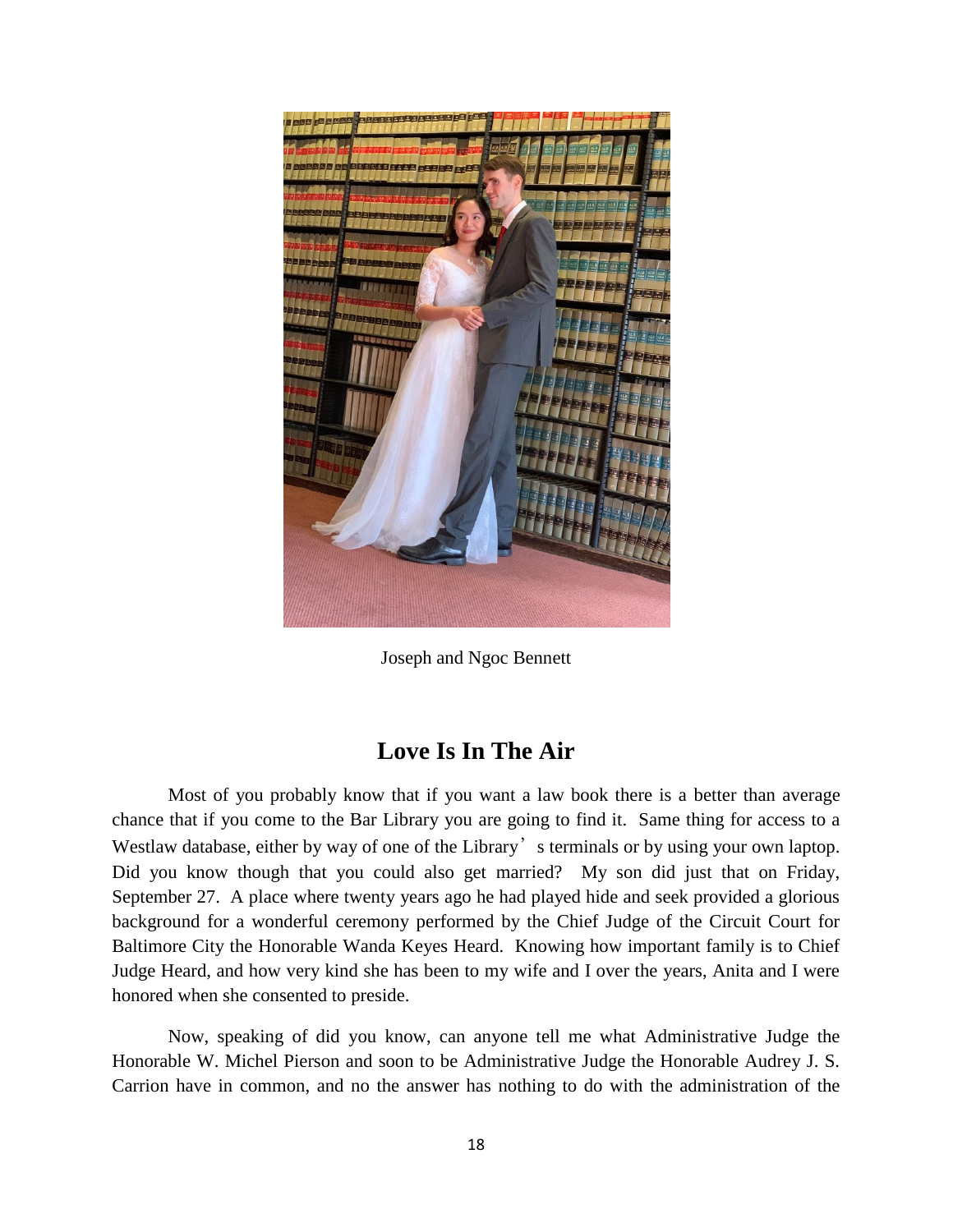Circuit Court for Baltimore City? Alright, you have thought about it long enough. The answer is that they were joint officiants of a wedding held in the Bar Library of Kyle and Alyssa Hildreth. Kyle had clerked for Judge Carrion and Alyssa for Judge Pierson. It was not Judge Pierson's first wedding in the Library who years before had performed another ceremony. Although I did not want to bother him for the article, as my rather sorry memory recalls, I believe it was a friend of his daughter and her fiance. Judge if you read this and I'm wrong, please let me know.

Speaking of administrative judges, anyone who has had any business with the Administrative Judge in Baltimore going back many years, undoubtedly knows Ms. Dana Amato, who has been the Administrative Assistant to the Administrative Judge going back to the Honorable Joseph H. H. Kaplan. Well, after a scouting trip to the Library by Dana's niece Paula, the decision was made that the Library was where she wanted to marry her fiancé James Scharf, which is exactly what she did in front of friends and family in a ceremony performed by the Honorable Macella A. Holland, who, as many of you undoubtedly remember, was also the Administrative Judge of the Circuit Court for Baltimore City. So, although it is probably nonsensical to contemplate who might one day succeed Judge Carrion, we can be fairly safe in assuming that whoever they are, they will probably be performing a marriage ceremony in the Library.

Finally, if any of you out there thinks what a great idea, I want to get married there, just let me know. After all, who am I to stand in the way of true love.

Joe Bennett



James and Amanda Scharf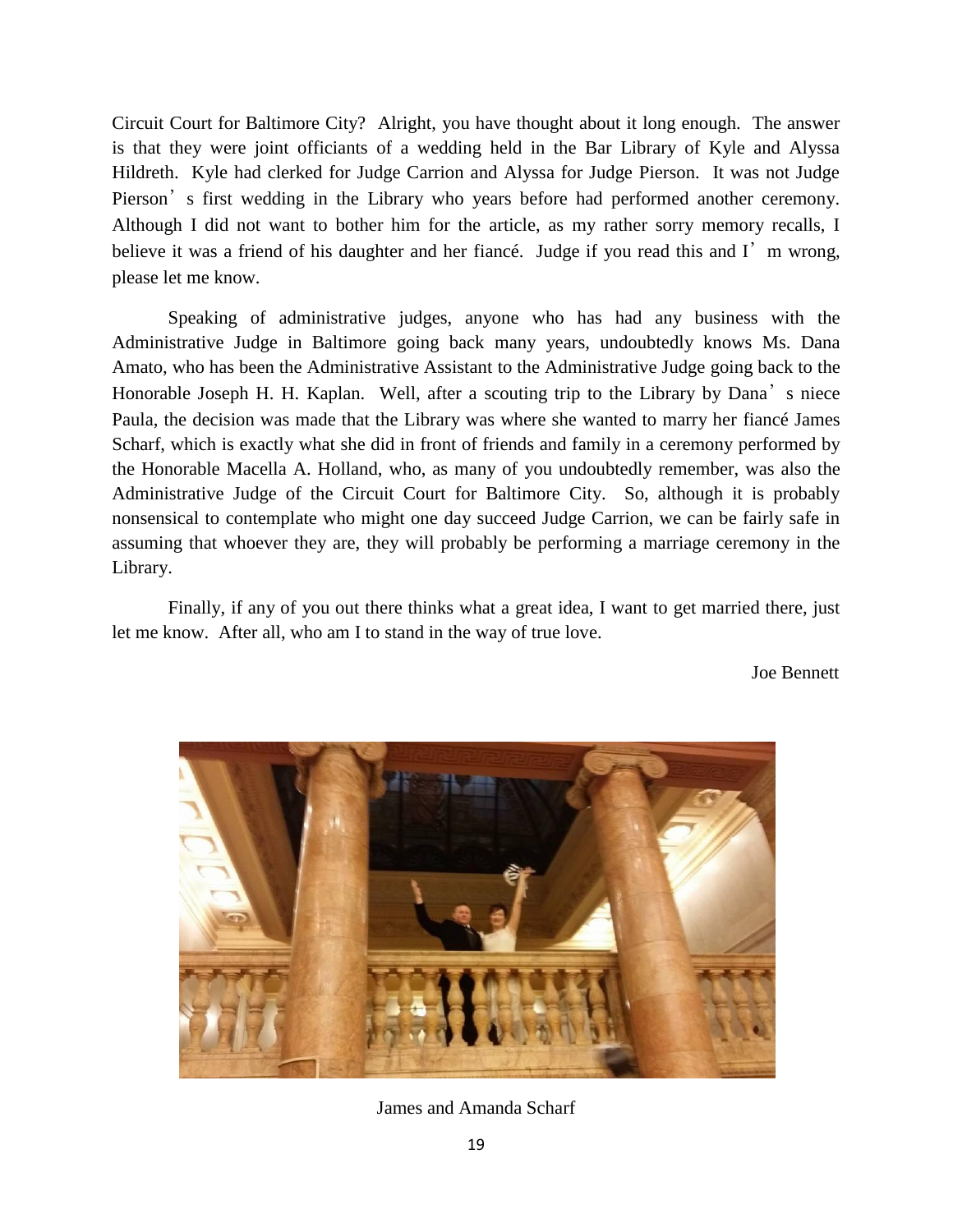## **NEW ACQUISITIONS**

#### **Horwitz Collection**

Atkinson, Rick. The British are coming: The war for America, Lexington to Princeton, 1775-1777. (2019) HORWITZ 973.3 A84B

Budiansky, Stephen. Oliver Wendell Holmes: a life in war, law, and ideas. (2019) HORWITZ 347.73 H68B

Frankfurter, Felix, 1882-1965. Mr. Justice Holmes and the Supreme Court. (1938) HORWITZ 347.99 H6F

Goodwin, Doris Kearns. Leadership in turbulent times. (2018) HORWITZ 973.099 G66L

Hirshman, Linda R. Sisters in law: how Sandra Day O'Connor and Ruth Bader Ginsburg went to the Supreme Court and changed the world. (2015) HORWITZ 347.73 H57S

Reeves, John. The lost indictment of Robert E. Lee: the forgotten case against an American icon. (2018) HORWITZ 923.5 R44L

Sloan, Cliff and David McKean. The great decision: Jefferson, Adams, Marshall, and the battle for the Supreme Court. (2009) HORWITZ 347.73 S56G

#### **J.A.B. Collection (Moose Room)**

Edsel, Robert M., with Bret Witter The monuments men: Allied heroes, Nazi thieves, and the greatest treasure hunt in history. (2009) J.A.B. 940.53 E23M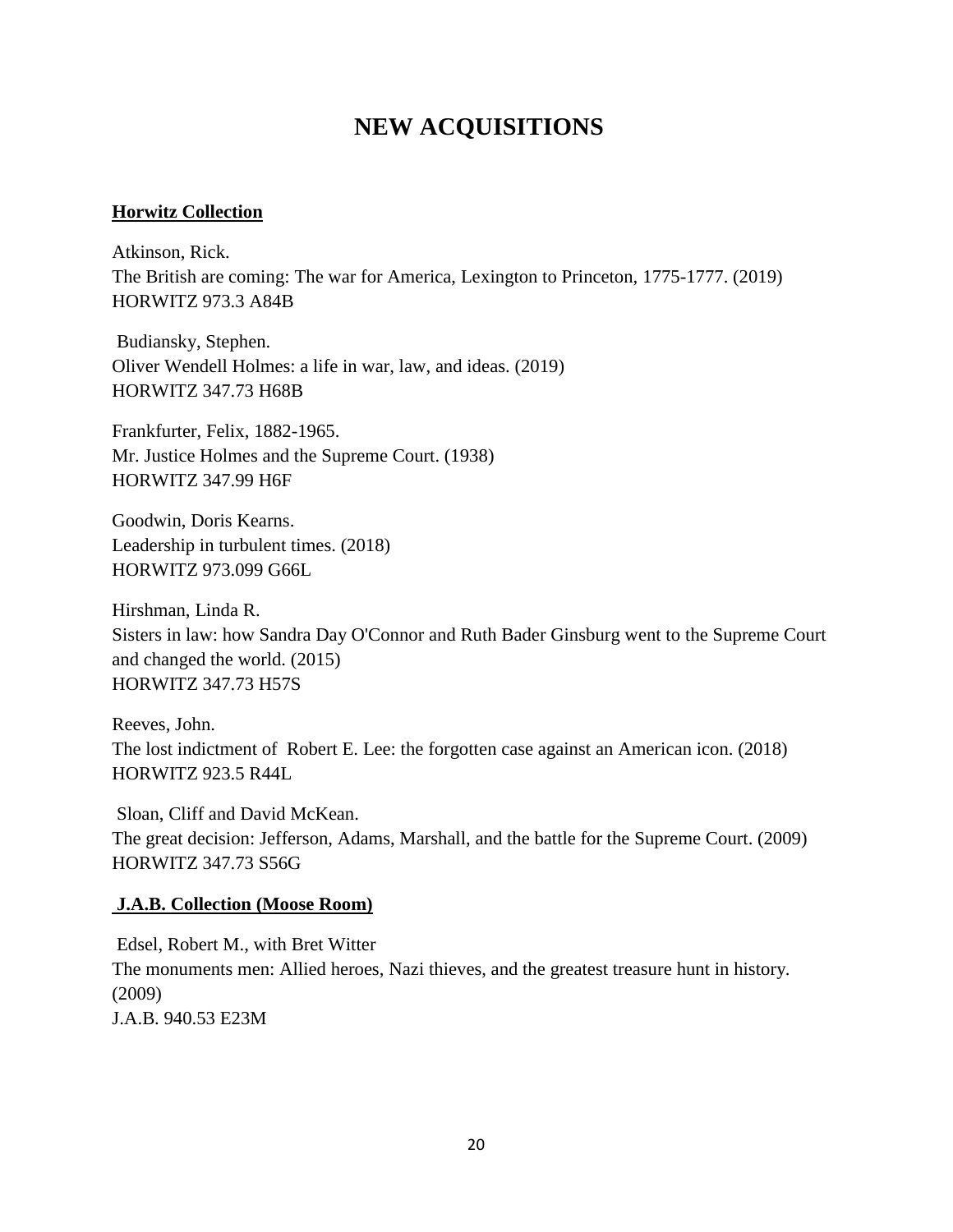#### **Joseph Collection**

Thomas, Evan. First: Sandra Day O'Connor. (2019) JOSEPH 347.73 O26T

The Supreme Court justices: illustrated biographies, 1789-1993, edited by Clare Cushman (the Supreme Court Historical Society); foreword by William H. Rehnquist. (1993) JOSEPH 347.73 S86

#### **Maryland Books**

Practice manual for the Maryland lawyer, 5th ed. (M.S.B.A.) KFMD 1281 .P7 2019

#### **Mitchell Collection**

Blight, David W. Frederick Douglass: prophet of freedom. (2018) MITCHELL 973.8 D74B

Halpin, Dennis Patrick. A Brotherhood of Liberty: black Reconstruction and its legacies in Baltimore, 1865-1920. (2019) MITCHELL 323.1196 H35B

O'Brien, David M. Justice Robert H. Jackson's unpublished opinion in Brown v. Board: conflict, compromise, and constitutional interpretation. (2017) MITCHELL 344.73 O27J

Pietila, Antero. The ghosts of Johns Hopkins: the life and legacy that shaped an American city. (2018) MITCHELL 378.752 H6P

### **Treatises**

Knepper, William E. and Dan A. Bailey. Liability of corporate officers and directors, 8th ed. KF1423 .K58 2016

Restatement of the law, children and the law: tentative draft, no. 2 (March 20, 2019) / the American Law Institute. (Unbound, kept in Office) KF395.C55T